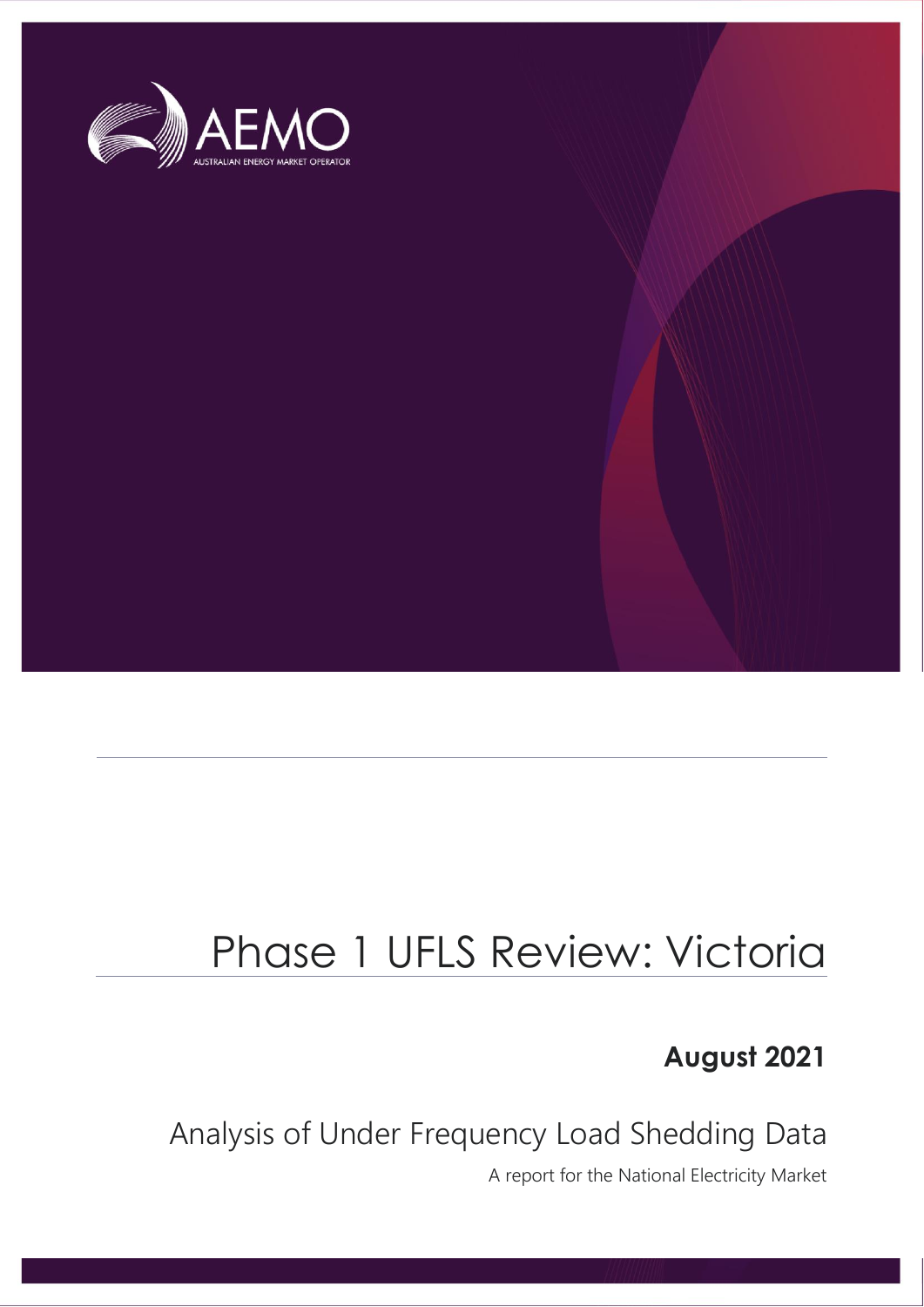# **Important notice**

#### **PURPOSE**

This report presents analysis on the Under Frequency Load Shedding (UFLS) scheme in Victoria, based on data provided by Network Service Providers (NSPs). Analysis of this data is the first phase in AEMO's review of UFLS adequacy. This report is prepared to share these preliminary findings with NSPs and Jurisdictional System Security Coordinators (JSSCs) to inform collaboration on next steps.

This publication has been prepared by AEMO using information available at March 2021. Information made available after this date may have been included in this publication where practical.

#### **DISCLAIMER**

This document or the information in it may be subsequently updated or amended. This document does not constitute legal or business advice, and should not be relied on as a substitute for obtaining detailed advice about the National Electricity Law, National Electricity Rules or any other applicable laws, procedures or policies. AEMO has made every effort to ensure the quality of the information in this document but cannot guarantee its accuracy or completeness.

Accordingly, to the maximum extent permitted by law, AEMO and its officers, employees and consultants involved in the preparation of this document:

- make no representation or warranty, express or implied, as to the currency, accuracy, reliability or completeness of the information in this document; and
- are not liable (whether by reason of negligence or otherwise) for any statements or representations in this document, or any omissions from it, or for any use or reliance on the information in it.

#### **VERSION CONTROL**

| Version | Release date | Changes                                      |
|---------|--------------|----------------------------------------------|
|         | 3/08/2021    | Release to Victorian DNSPs                   |
|         | 15/09/2021   | Confidential data removed for public release |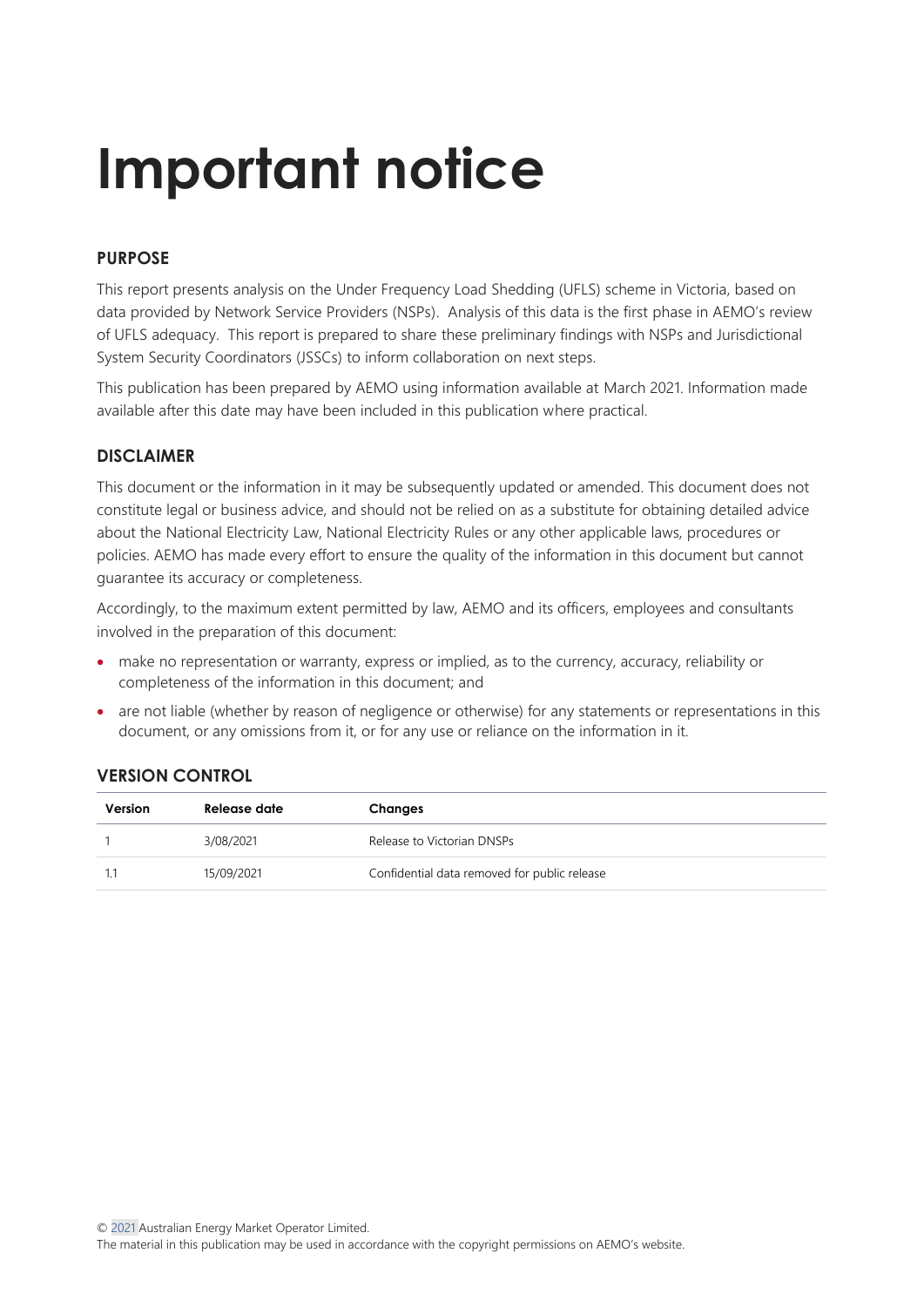# <span id="page-2-0"></span>**Executive summary**

AEMO is currently undertaking a review of the NEM Under Frequency Load Shedding (UFLS) schemes, in accordance with its responsibilities under the National Electricity Rules (NER). This review aims to assess the adequacy of the existing scheme. The review is phased as follows:

- **Phase 1 – Data analysis:** Gather the required data from Network Service Providers (NSPs), and analyse to identify preliminary insights, including possibly commencing investigation on any initial actions that may be warranted.
- **Phase 2 – Frequency studies:** Frequency studies examining the behaviour of the power system in response to non-credible contingencies that trigger the UFLS scheme. This aims to determine whether the existing UFLS scheme is adequate across the NEM.
- **Phase 3 – Possible further work (as required):** Other work may follow depending on findings in Phase 2. This may include UFLS scheme retuning (changes to frequency settings) for some or all regions.

This report presents the findings of the analysis in Phase 1, for the Victorian region. The report is prepared to share these preliminary findings and inform collaboration on possible next steps. Given the rapid uptake in distributed PV in Victoria, and the likely impact on the effectiveness of under frequency load shedding, AEMO is sharing these findings as early as possible, so that investigation on next steps can proceed in parallel with AEMO's analysis in Phase 2 of the UFLS review.

#### **Key findings**

- The annual minimum total net load in the Victorian UFLS scheme has decreased from 1,926 MW in 2018 to 1,273 in 2020. This trend is projected to continue as the installation of distributed PV (DPV) continues, with minimum UFLS load potentially reaching close to 1,000 MW by late 2021, and 500 MW by late 2023.
- AEMO assessed the total net load in the Victorian UFLS scheme as a percentage of the total underlying load in Victoria, for the 2020 historical year.
	- The NER indicate that the amount of UFLS capability should be adequate to arrest the impacts of a range of significant multiple contingency events, affecting up to 60% of the 'total power system load' (NER clause 4.3.1(k)).

Under Frequency Load Shedding (UFLS) involves the automatic disconnection of customer loads during a severe under-frequency event. Frequency relays are installed at load circuits, with varying trip settings, designed to progressively disconnect loads in a controlled manner to arrest the frequency decline.

- In a power system with large quantities of DPV, the operational demand (defined as total underlying customer load, net of DPV) in some periods will differ very significantly from the total underlying demand. In some periods, operational demand will soon reach zero and become negative in some NEM regions. Determining UFLS requirements as a proportion of a potential zero or negative operational demand cannot provide a meaningful measure of power system needs.
- For this analysis, AEMO has used total underlying load (calculated as operational demand + DPV generation<sup>1</sup>) as a measure of the actual amount of customer load in the power system at a particular time (regardless of whether it is supplied by scheduled generating units or distributed generation). The net load in the UFLS (being the amount of load available to provide an effective

<sup>&</sup>lt;sup>1</sup> For this analysis, DPV generation has been estimated based on AEMO's distributed PV forecasting system, ASEFS2. [https://aemo.com.au/en/energy](https://aemo.com.au/en/energy-systems/electricity/national-electricity-market-nem/nem-forecasting-and-planning/operational-forecasting/solar-and-wind-energy-forecasting/australian-solar-energy-forecasting-system)[systems/electricity/national-electricity-market-nem/nem-forecasting-and-planning/operational-forecasting/solar-and-wind-energy-forecasting/australian](https://aemo.com.au/en/energy-systems/electricity/national-electricity-market-nem/nem-forecasting-and-planning/operational-forecasting/solar-and-wind-energy-forecasting/australian-solar-energy-forecasting-system)[solar-energy-forecasting-system](https://aemo.com.au/en/energy-systems/electricity/national-electricity-market-nem/nem-forecasting-and-planning/operational-forecasting/solar-and-wind-energy-forecasting/australian-solar-energy-forecasting-system)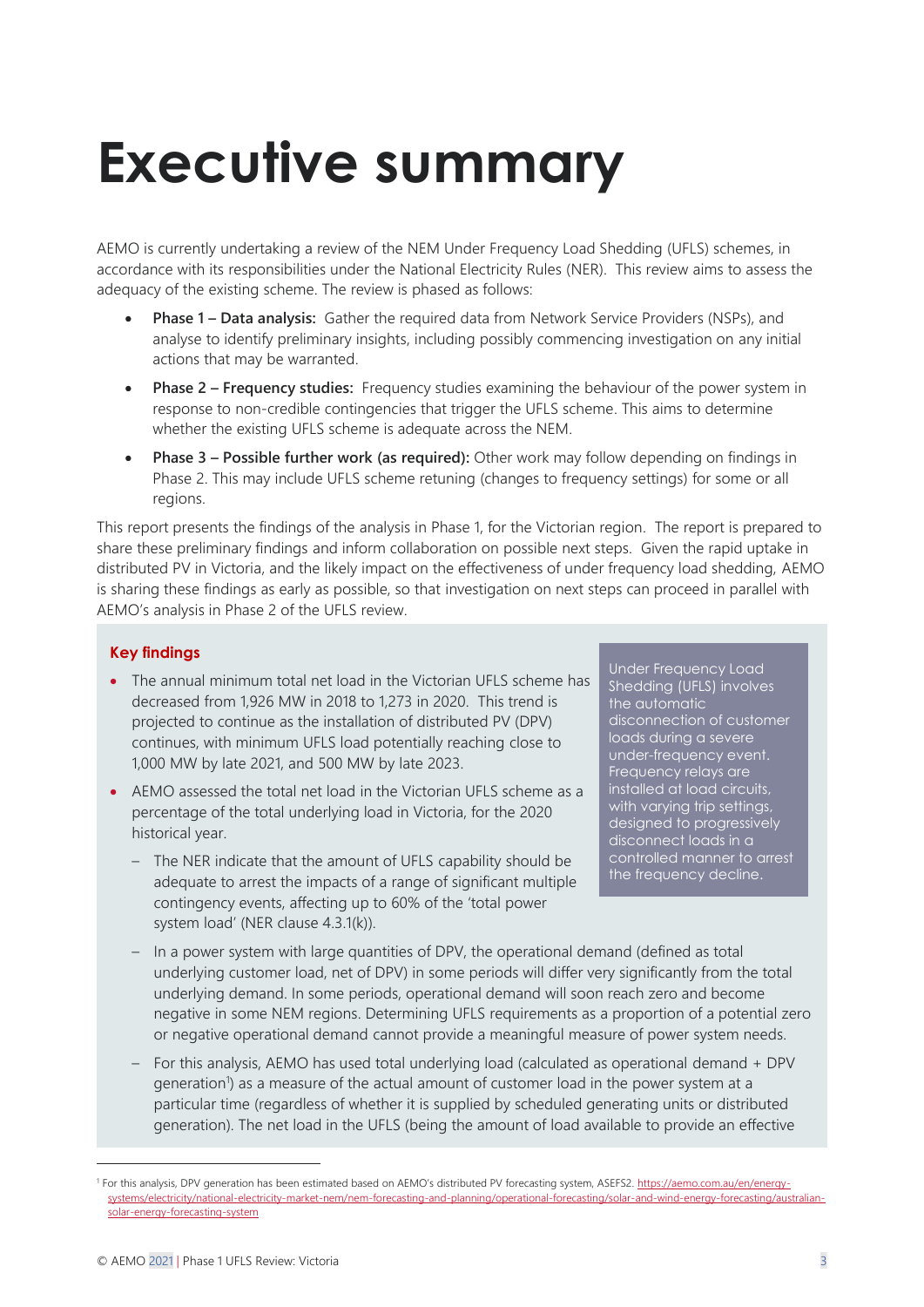UFLS response to arrest a frequency decline) can then be calculated as a percentage of total underlying customer load, for comparison with the 60% value indicated in the NER.

- This analysis indicates that net load in the Victorian UFLS scheme is often below 60% of underlying load during periods with high DPV generation:
	- For the 2020 year, in periods with no DPV generating, net UFLS load remains above 60% of underlying load most of the time, with only a few outliers below the 60% level.
	- However, in the 2020 year overall, net UFLS load was below 60% of underlying load for about a third of the time, and in some periods it was as low as 30%. In periods with high levels of DPV generating (>1000 MW), this percentage is below 60% for more than 99% of the time.
	- By 2023, this percentage is projected to be under 60% for almost 40% of the time, and in some periods the net UFLS load could be as little as 12% of underlying customer load.
- A number of UFLS circuits were observed in reverse flows in 2020, including some examples demonstrating significant reverse flows:
	- On one 66kV sub-transmission loop, reverse flows were identified in some periods exceeding 170 MW, and occurring around 40% of the time.
	- On another 66kV sub-transmission loop, reverse flows were identified as high as 50 MW, with reverse flows occurring more than 60% of the time.
	- This is likely associated with large wind and solar farms connected to these sub-transmission loops. AEMO has confirmed with the NSPs involved that the operation of UFLS relays associated with these sub-transmission loops will trip these large generating units.
	- In the absence of intervention, the normal operation of UFLS relays to trip circuits in reverse flows will act to exacerbate an under-frequency disturbance, rather than helping to correct it.
- Some sub-transmission loops are also showing periods of reverse flows most likely related to the generation of DPV. Some of these sub-transmission loops are showing reverse flows around 5-10 MW in the lowest load periods, and showing reverse flows up to 2.5% of the time.

#### **Next steps**

This analysis demonstrates that net load in the Victorian UFLS scheme is decreasing due to continuing growth in DPV. It has also identified that the connection of large generating units (in the range of 10 - 120 MW) in UFLS circuits has occurred, and this reduces UFLS effectiveness.

Each NSP must ensure that sufficient load is under the control of under-frequency relays or other facilities to minimise or reduce the risk of frequency falling below the extreme tolerance limits in response to simultaneous multiple contingency events (NER clause S5.1.10.1). This analysis indicates that the amount of load under the control of under-frequency relays is now well below the levels anticipated in the NER (clause 4.3.1(k)) in periods with high levels of distributed PV operating, and that this is likely to deteriorate further in the coming years. This means that at times the power system is operating without the intended safety nets, placing customers at unacceptable risk.

AEMO advises that NSPs should immediately seek to identify and implement measures to restore net UFLS load (or equivalent emergency under-frequency response) to as close as possible to the level of 60% of underlying load at all times. Where this is not feasible, AEMO will collaborate with NSPs to develop an approach that identifies a level of emergency under-frequency response that is achievable, while delivering a significant reduction in power system security risks.

AEMO has provided the information in this report to Victorian NSPs, the Victorian Jurisdictional System Security Coordinator (JSSC), and the Victorian Electricity Emergency Committee (VEEC) to facilitate collaboration on next steps, and co-development of potential remediation approaches. AEMO is seeking NSP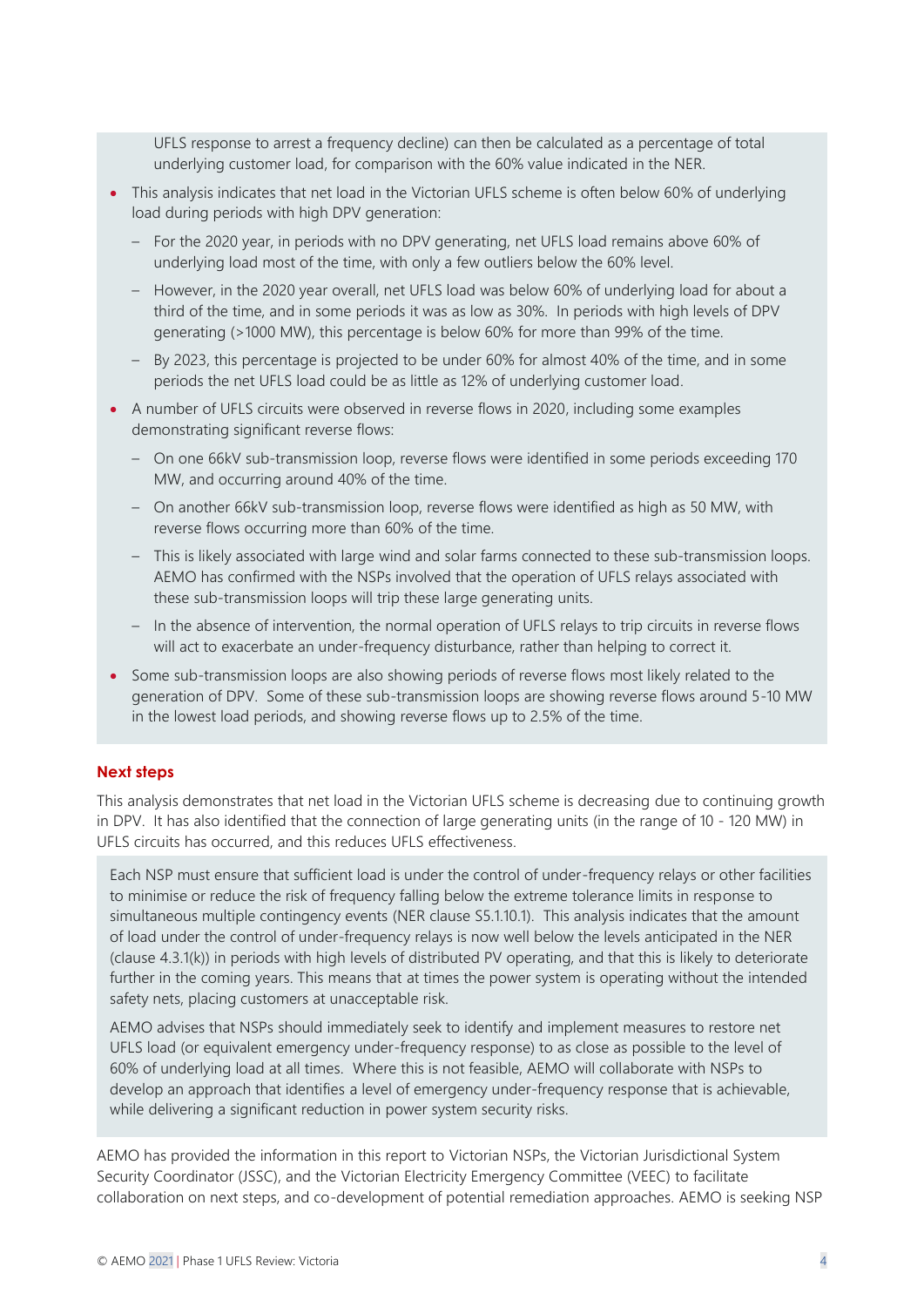input and suggestions on potential approaches, and feedback on the benefits, feasibility and any other relevant factors for the following possible next steps:

- **Removing the adverse impact of large generating units on the UFLS scheme**. Specific locations where AEMO has identified this issue are listed in Section [3.5,](#page-22-0) and AEMO is seeking NSP advice on other possible locations that may be similarly affected. AEMO is also seeking high level advice on the technical and economic feasibility of the following possible remediation approaches, and any others suggested by NSPs:
	- Removing the affected sub-transmission loops from the UFLS scheme, and replacing them with loads at other locations.
	- Dynamically arming UFLS relays, so that they automatically disarm when the circuit is in reverse flows, or based on other SCADA signals as appropriate.
	- Moving UFLS relays to a lower voltage level (within sub-transmission loops), so that loads on the loop are tripped by UFLS relays, but the large-scale generation remains connected.
	- Or any combination of the above approaches, on a case-by-case basis.
- **Introducing active monitoring of UFLS load**, including the possibility of establishing a real-time SCADA feed for total net Victorian UFLS load.
- **Addressing DPV impacts**, such that sufficient net UFLS load is maintained as DPV levels grow over the coming years. AEMO is seeking high level advice on the technical and economic feasibility of remediation approaches. Some suggestions are below, and AEMO also seeks advice on any others suggested by NSPs:
	- Adding further customer load into the UFLS scheme.
	- Establishing processes to periodically assess the incidence and level of reverse flows occurring at various UFLS circuits. This will likely need to become a "business as usual" activity.
	- Removing sub-transmission loops from the UFLS scheme if they are heavily affected by DPV and often demonstrating reverse flows, and replacing them with loads at other locations that are less affected by DPV.
	- Implementing dynamic arming (disarming UFLS relays when circuits are in reverse flows) at UFLS circuits where reverse flows are occurring.
	- Moving UFLS relays to a lower voltage level (to be considered on a case-by-case basis for specific sites, where DPV installations are not uniform)
	- Investigating the feasibility of more granular load tripping at the individual customer site level, such that distributed generation remains connected while customer load disconnects (possibly utilising smart-meter capability).
	- Consider approaches to management of sub-transmission loops that may have minimal net load at times of high DPV generation, and possible approaches to limit unnecessary disconnection of customers where disconnection of the feeder does not provide much benefit to arrest a frequency decline.

AEMO welcomes suggestions from NSPs on alternative remediation approaches.

As noted above, Phase 2 of AEMO's assessment of UFLS will involve frequency studies, to determine the effectiveness of the UFLS scheme in managing various types of non-credible contingencies. Phase 2 will inform the scale and urgency for remediating the issues identified in this Phase 1 preliminary analysis. Further recommendations may follow from this subsequent analysis.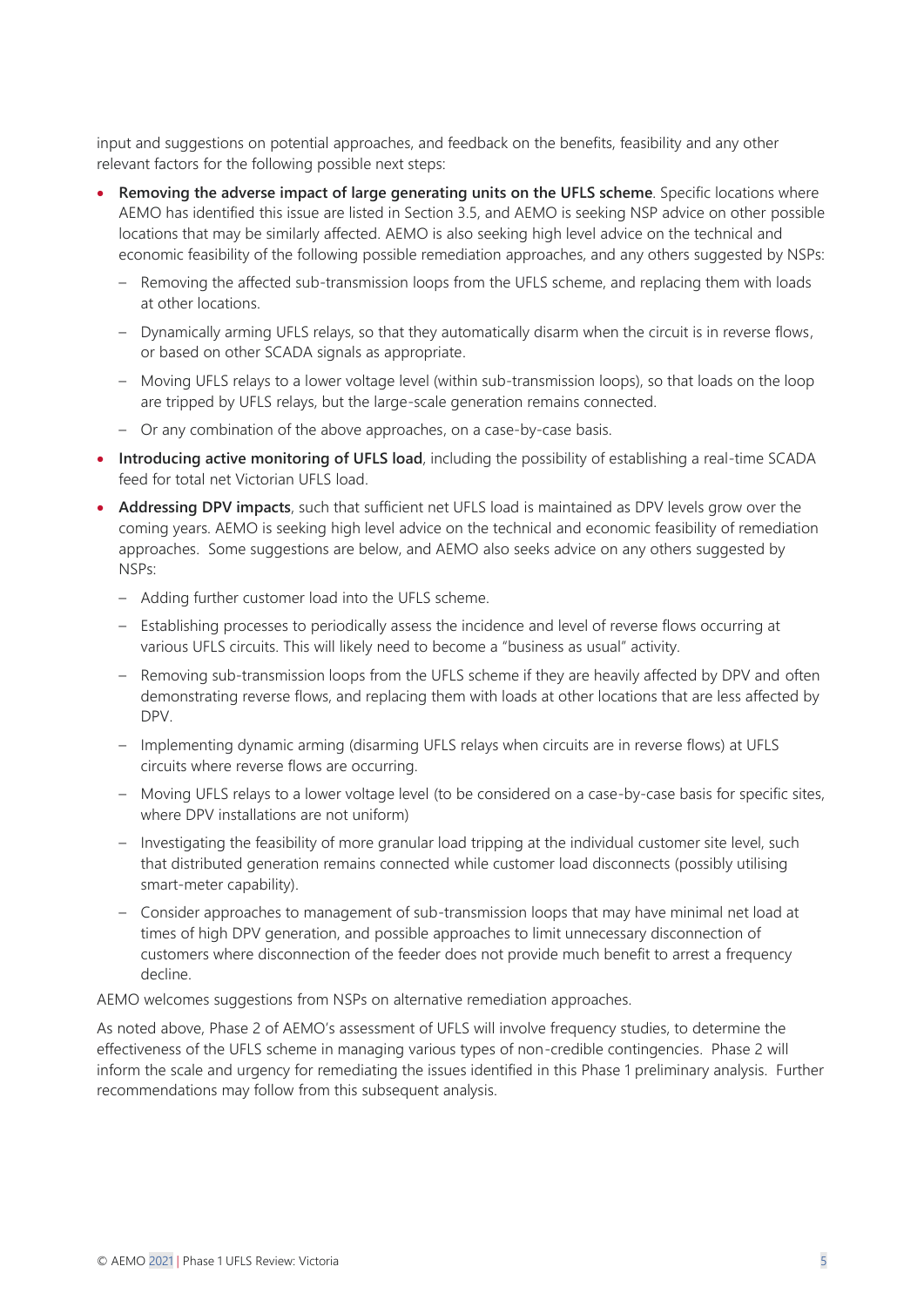# **Contents**

|          | <b>Executive summary</b>                            | 3  |
|----------|-----------------------------------------------------|----|
| 1.       | Introduction                                        | 8  |
| 2.       | Approach                                            | 12 |
| 3.       | <b>Findings</b>                                     | 14 |
| 3.1      | Net load in UFLS                                    | 14 |
| 3.2      | Net load in UFLS as a percentage of underlying load | 17 |
| 3.3      | Distributed PV in UFLS                              | 19 |
| 3.4      | Load distribution on frequency stages               | 21 |
| 3.5      | Reverse flows                                       | 23 |
| 4.       | <b>Next Steps</b>                                   | 25 |
| 4.1      | Remove large generating units from UFLS             | 25 |
| 4.2      | Actively monitor UFLS load                          | 26 |
| 4.3      | Address DPV impacts                                 | 26 |
| 4.4      | Further work                                        | 27 |
| Glossary |                                                     | 28 |

## **Tables**

| Table 1 | Key AEMO responsibilities relating to UFLS                                                   | 8               |
|---------|----------------------------------------------------------------------------------------------|-----------------|
| Table 2 | Key NSP responsibilities relating to UFLS                                                    | 9               |
| Table 3 | Key JSSC responsibilities relating to UFLS                                                   | 10 <sup>°</sup> |
| Table 4 | Key Market Customer responsibilities relating to UFLS                                        | 11              |
| Table 5 | Net UFLS load summary                                                                        | 19              |
| Table 6 | DPV data summary                                                                             | 19              |
| Table 7 | Large solar and wind generators on UFLS circuits (CONFIDENTIAL) Error! Bookmark not defined. |                 |

## **Figures**

| Figure 1 | UFLS load duration curves in historical and future years              |  |
|----------|-----------------------------------------------------------------------|--|
| Figure 2 | UFLS load duration curves in historical and future years (80% - 100%) |  |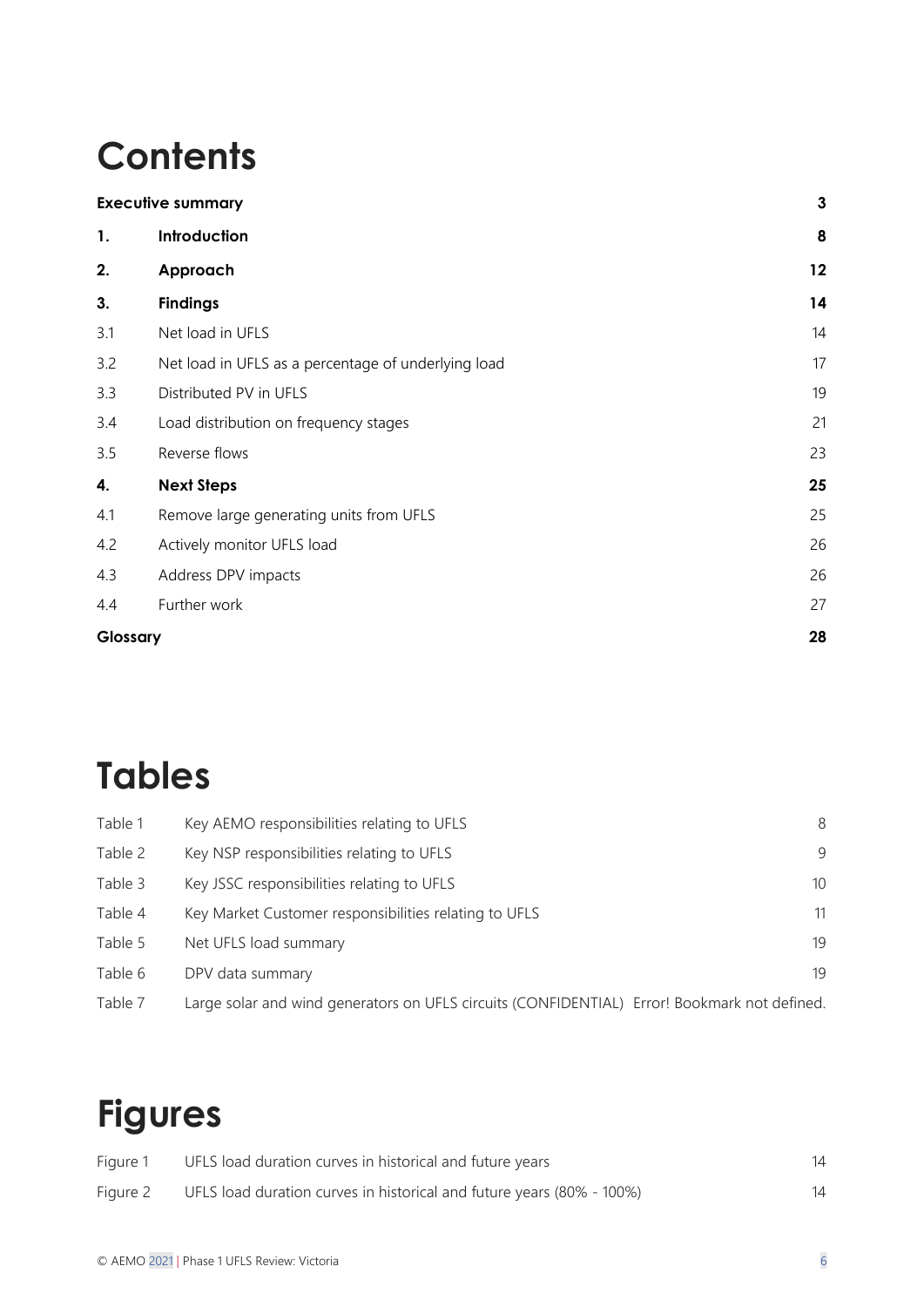| Figure 3  | Minimum net UFLS load in historical and future years                                           | 15 |
|-----------|------------------------------------------------------------------------------------------------|----|
| Figure 4  | Distribution of net UFLS load in 2020                                                          | 16 |
| Figure 5  | Total net UFLS load in 2020 under three DPV scenarios                                          | 17 |
| Figure 6  | Total net UFLS load over total underlying load in 2020 (Actuals)                               | 18 |
| Figure 7  | Total net UFLS load over total underlying load in 2023 under three PV scenarios<br>(Projected) | 19 |
| Figure 8  | Underlying load in UFLS over total underlying load in 2020 under three PV<br>scenarios         | 20 |
| Figure 9  | Installed capacity of DPV in Victoria                                                          | 21 |
| Figure 10 | Cumulative net load in UFLS (2020)                                                             | 22 |
| Figure 11 | Cumulative net load in UFLS for minimum load time intervals                                    | 23 |
| Figure 12 | Sub-transmission loops in reverse power flows (CONFIDENTIAL)                                   | 24 |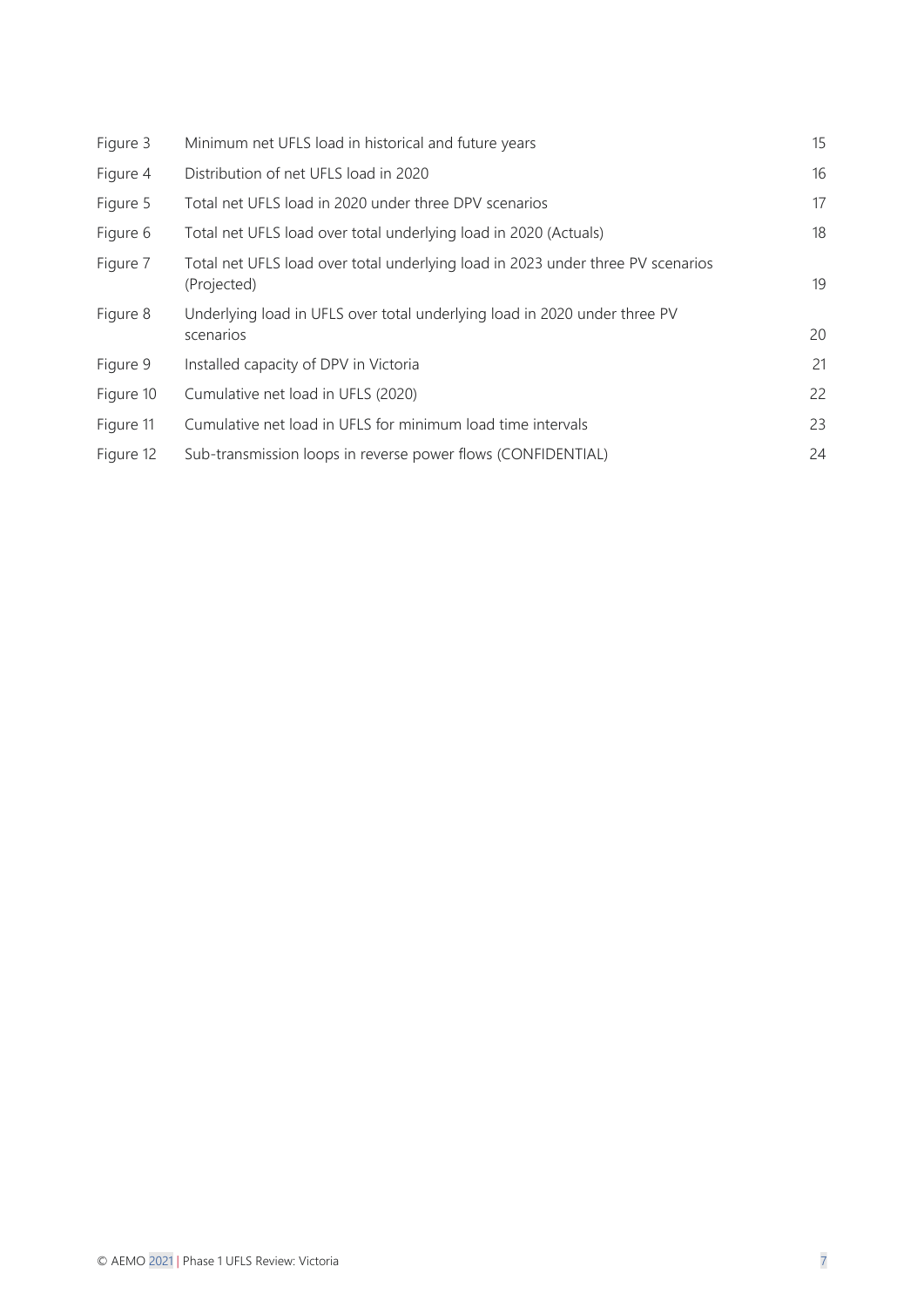# <span id="page-7-0"></span>**1. Introduction**

#### **Emergency Frequency Control Schemes**

Emergency Frequency Control Schemes (EFCS) are activated in the event of a large disturbance that causes an extreme frequency change which is beyond the containment capability of frequency control ancillary services (FCAS). EFCS are designed as a 'last line of defence' to manage multiple contingency events, and involve the automatic disconnection of generation or load in an attempt to rapidly rebalance the system.

Under Frequency Load Shedding (UFLS) is one type of EFCS that involves the automatic disconnection of customer loads during a severe under-frequency event. Frequency relays are installed at load circuits, with varying trip settings, designed to progressively disconnect loads in a controlled manner to arrest the frequency decline. Once the frequency disturbance has been arrested and the imbalance corrected, and when sufficient generation is available, loads can be reconnected.

#### **AEMO's responsibilities**

Under the National Electricity Rules (NER), AEMO has a number of power system security responsibilities that involve the coordination and review of EFCS, and determination of EFCS settings, with the objective of ensuring sufficient reserves to arrest the impacts of multiple contingency events, affecting up to 60% of the total power system load. As with all power system security responsibilities, AEMO can only achieve them with the assistance, cooperation and action of registered participants, in particular power system asset owners, who have corresponding NER obligations.

The key NER clauses outlining AEMO's responsibilities with regards to UFLS are outlined in [Table 1.](#page-7-1)

| <b>NER clause</b> | <b>AEMO responsibility</b>                                                                                                                                                                                                                                                                                                                                                                              |
|-------------------|---------------------------------------------------------------------------------------------------------------------------------------------------------------------------------------------------------------------------------------------------------------------------------------------------------------------------------------------------------------------------------------------------------|
| 4.3.1(k)          | Assess the availability and adequacy, including the dynamic response, of contingency capacity reserves and reactive<br>power reserves in accordance with the power system security standards and to ensure that appropriate levels of<br>contingency capacity reserves and reactive power reserves are available:                                                                                       |
|                   | (1) to ensure the power system is, and is maintained, in a satisfactory operating state; and                                                                                                                                                                                                                                                                                                            |
|                   | (2) to arrest the impacts of a range of significant multiple contingency events (affecting up to 60% of the total<br>power system load) or protected events to allow a prompt restoration or recovery of power system security, taking<br>into account under-frequency initiated load shedding capability provided under connection agreements, by<br>emergency frequency control schemes or otherwise. |
| 4.3.1(n)          | Refer to Registered Participants, as AEMO deems appropriate, information of which AEMO becomes aware in<br>relation to significant risks to the power system where actions to achieve a resolution of those risks are outside the<br>responsibility or control of AEMO.                                                                                                                                 |
| 4.3.1(pa)         | Coordinate the provision of emergency frequency control schemes by Network Service Providers and determine<br>the settings and intended sequence of response by those schemes.                                                                                                                                                                                                                          |
| 4.3.2(h)          | Develop, update and maintain schedules for each participating jurisdiction specifying, for each emergency<br>frequency control scheme affecting each region in that participating jurisdiction, settings for operation of the<br>scheme including the matters specified in paragraphs (m) to (p) ([EFCS settings schedule]).                                                                            |
| 4.3.2(ha)         | In developing and updating EFCS settings schedules, in relation to an under-frequency scheme, consult with<br>affected Network Service Providers and the relevant Jurisdictional System Security Coordinators.                                                                                                                                                                                          |
| 5.20A.1(c)(4)     | For its power system frequency risk review, assess the performance of existing EFCSs and identify any need to<br>modify.                                                                                                                                                                                                                                                                                |

#### <span id="page-7-1"></span>**Table 1 Key AEMO responsibilities relating to UFLS**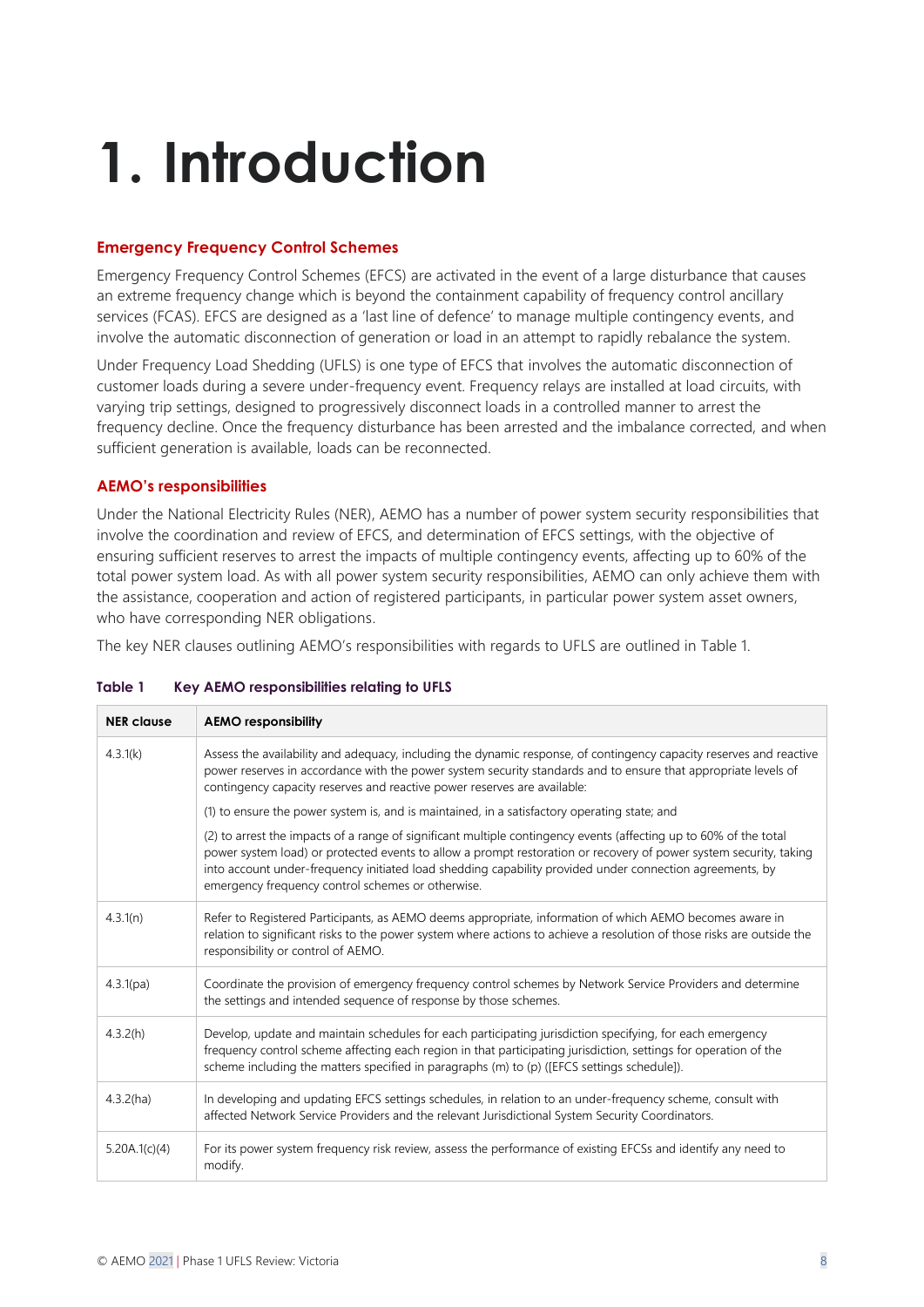#### **The purpose of this document**

To deliver the responsibilities noted above, AEMO undertakes a periodic assessment of the availability and adequacy of EFCS in the NEM, including UFLS. UFLS review is underway at present, aiming to assess the adequacy of the existing scheme. The review is phased as follows:

- **Phase 1 – Data analysis:** Gather the required data from Network Service Providers (NSPs), and examine this data to identify any preliminary insights, including possibly commencing investigation on any initial actions that may be warranted.
- **Phase 2 – Frequency studies:** Frequency studies examining the behaviour of the power system in response to non-credible contingencies that trigger the UFLS scheme. This aims to determine whether the existing UFLS scheme is adequate across the NEM.
- **Phase 3 – Possible further work (as required):** Other work may follow depending on findings in Phase 3. This may include UFLS scheme retuning (changes to frequency settings) for some or all regions.

This report presents the findings of the analysis in Phase 1 for Victoria. The report is prepared to share these preliminary findings with Network Service Providers (NSPs) and Jurisdictional System Security Coordinators (JSSCs) to inform collaboration on possible next steps.

In the next phase of this review, AEMO will conduct further studies to explore how the UFLS performs in various under-frequency disturbances, to determine whether further changes may be warranted to optimise performance of the scheme. Through this process, AEMO will consult and collaborate with NSPs and JSSCs in the development of any recommendations.

#### **Distributed PV impacts on UFLS**

The impact of distributed PV<sup>2</sup> (DPV) on the UFLS is a particular focus of this review. AEMO's analysis of UFLS efficacy in South Australia has found that the amount of net load available for response in the South Australian UFLS scheme is approaching zero in some periods, which reduces the ability of the scheme to arrest an under-frequency disturbance<sup>3</sup>. Furthermore, the operation of UFLS relays on circuits that are operating in reverse flows can act to exacerbate an under-frequency disturbance, rather than helping to correct it. Based on these initial findings in South Australia, AEMO is now exploring the impacts of DPV in other regions to determine where and when remediation may be required.

#### **NSP, JSSC and Market Customer responsibilities**

The NER include a range of obligations and standards to be met by NSPs and other registered participants, and supporting actions by JSSCs, to support the achievement of the power system security responsibilities relating to UFLS. For reference, the key participant and JSSC responsibilities supporting UFLS adequacy are set out in the following tables - NSPs in [Table 2,](#page-8-0) JSSCs in [Table 3,](#page-9-0) and Market Customers in [Table 4.](#page-10-0)

| <b>NER</b> clause | NSP responsibility                                                                                                                                                                                                                                        |
|-------------------|-----------------------------------------------------------------------------------------------------------------------------------------------------------------------------------------------------------------------------------------------------------|
| 4.3.4(a)          | Use reasonable endeavours to exercise its rights and obligations in relation to its networks so as to co-operate with<br>and assist AEMO in the proper discharge of the AEMO power system security responsibilities.                                      |
| 4.3.4(b)          | Use reasonable endeavours to ensure that interruptible loads are provided as specified in clause 4.3.5 and clause<br>S5.1.10 of schedule 5.1 (including without limitation, through the inclusion of appropriate provisions in connection<br>agreements). |

#### <span id="page-8-0"></span>**Table 2 Key NSP responsibilities relating to UFLS**

<sup>&</sup>lt;sup>2</sup> Distributed PV includes rooftop systems and other smaller non-scheduled PV capacity.

<sup>&</sup>lt;sup>3</sup> AEMO (July 2020) 2020 Power System Frequency Risk Review - Stage 1, Appendix A1[, https://aemo.com.au/-](https://aemo.com.au/-/media/files/stakeholder_consultation/consultations/nem-consultations/2020/psfrr/stage-1/psfrr-stage-1-after-consultation.pdf?la=en) [/media/files/stakeholder\\_consultation/consultations/nem-consultations/2020/psfrr/stage-1/psfrr-stage-1-after-consultation.pdf?la=en](https://aemo.com.au/-/media/files/stakeholder_consultation/consultations/nem-consultations/2020/psfrr/stage-1/psfrr-stage-1-after-consultation.pdf?la=en)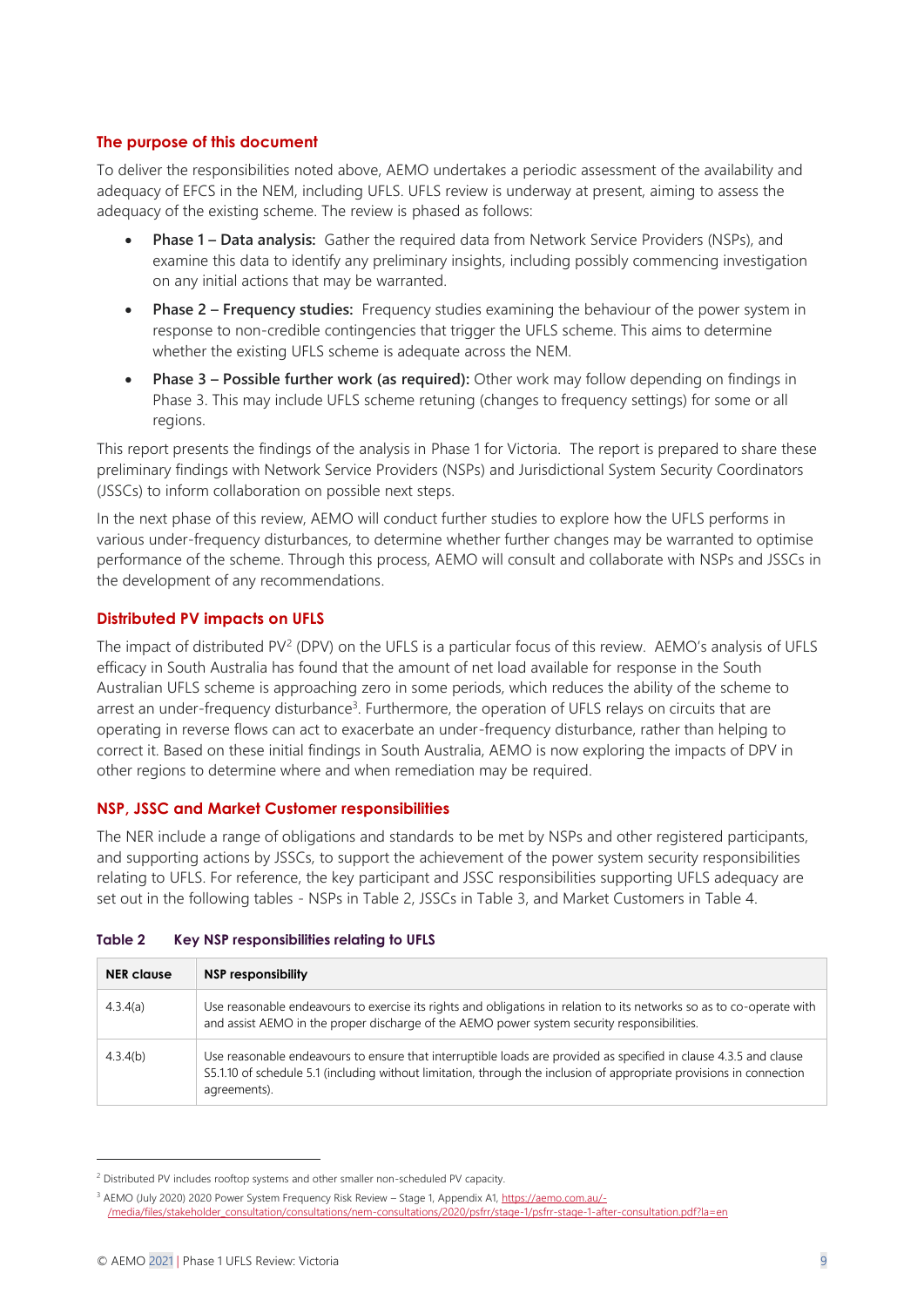| <b>NER clause</b> | <b>NSP responsibility</b>                                                                                                                                                                                                                                                                                                                                                                                                                                                                                                                                                                                                                                                                                                                                                                                                |
|-------------------|--------------------------------------------------------------------------------------------------------------------------------------------------------------------------------------------------------------------------------------------------------------------------------------------------------------------------------------------------------------------------------------------------------------------------------------------------------------------------------------------------------------------------------------------------------------------------------------------------------------------------------------------------------------------------------------------------------------------------------------------------------------------------------------------------------------------------|
| 4.3.4(b1)         | In accordance with clause \$5.1.10.1a of schedule 5.1, cooperate with AEMO in relation to, design, procure,<br>commission, maintain, monitor, test, modify and report to AEMO in respect of, each emergency frequency control<br>scheme which is applicable in respect of the Network Service Provider's transmission or distribution system.                                                                                                                                                                                                                                                                                                                                                                                                                                                                            |
| S5.1.10.1(a)      | In consultation with AEMO, ensure that sufficient load is under the control of under-frequency relays or other<br>facilities where required to minimise or reduce the risk that in the event of the sudden, unplanned simultaneous<br>occurrence of multiple contingency events, the power system frequency moves outside the extreme frequency<br>excursion tolerance limits.                                                                                                                                                                                                                                                                                                                                                                                                                                           |
| S5.1.10.1a(a)     | Cooperate with AEMO in the conduct of power system frequency risk reviews and provide to AEMO all information<br>and assistance reasonably requested by AEMO in connection with power system frequency risk reviews; and<br>provide to AEMO all information and assistance reasonably requested by AEMO for the development and review of<br>EFCS settings schedules.                                                                                                                                                                                                                                                                                                                                                                                                                                                    |
| S5.1.10.2         | (for Distribution Network Service Providers):                                                                                                                                                                                                                                                                                                                                                                                                                                                                                                                                                                                                                                                                                                                                                                            |
|                   | (a) provide, install, operate and maintain facilities for load shedding in respect of any connection point at which the<br>maximum load exceeds 10MW in accordance with clause 4.3.5;                                                                                                                                                                                                                                                                                                                                                                                                                                                                                                                                                                                                                                    |
|                   | (c) apply frequency settings to relays or other facilities as determined by AEMO in consultation with the Network<br>Service Provider;                                                                                                                                                                                                                                                                                                                                                                                                                                                                                                                                                                                                                                                                                   |
| S5.1.8            | In planning a network, consider non-credible contingency events such as busbar faults which result in tripping of<br>several circuits, uncleared faults, double circuit faults and multiple contingencies which could potentially endanger<br>the stability of the power system. In those cases where the consequences to any network or to any Registered<br>Participant of such events are likely to be severe disruption a Network Service Provider and/or a Registered<br>Participant must in consultation with AEMO, install, maintain and upgrade emergency controls within the Network<br>Service Provider's or Registered Participant's system or in both, as necessary, to minimise disruption to any<br>transmission or distribution network and to significantly reduce the probability of cascading failure. |

#### <span id="page-9-0"></span>**Table 3 Key JSSC responsibilities relating to UFLS**

| <b>NER</b> clause | <b>JSSC responsibility</b>                                                                                                                                                                                  |
|-------------------|-------------------------------------------------------------------------------------------------------------------------------------------------------------------------------------------------------------|
| 4.3.2(f)          | Provide AEMO with                                                                                                                                                                                           |
|                   | (1) a schedule of sensitive loads in its jurisdiction, specifying:                                                                                                                                          |
|                   | (i) the priority, in terms of security of supply, that each load specified in the schedule has over the other loads<br>specified in the schedule; and                                                       |
|                   | (ii) the loads (if any) for which the approval of the Jurisdictional System Security Coordinator must be obtained<br>by AEMO under clause 4.3.2(I); and                                                     |
|                   | (2) a schedule setting out the order in which loads in the participating jurisdiction, other than sensitive loads, may<br>be shed by AEMO for the purposes of undertaking any load shedding under rule 4.8. |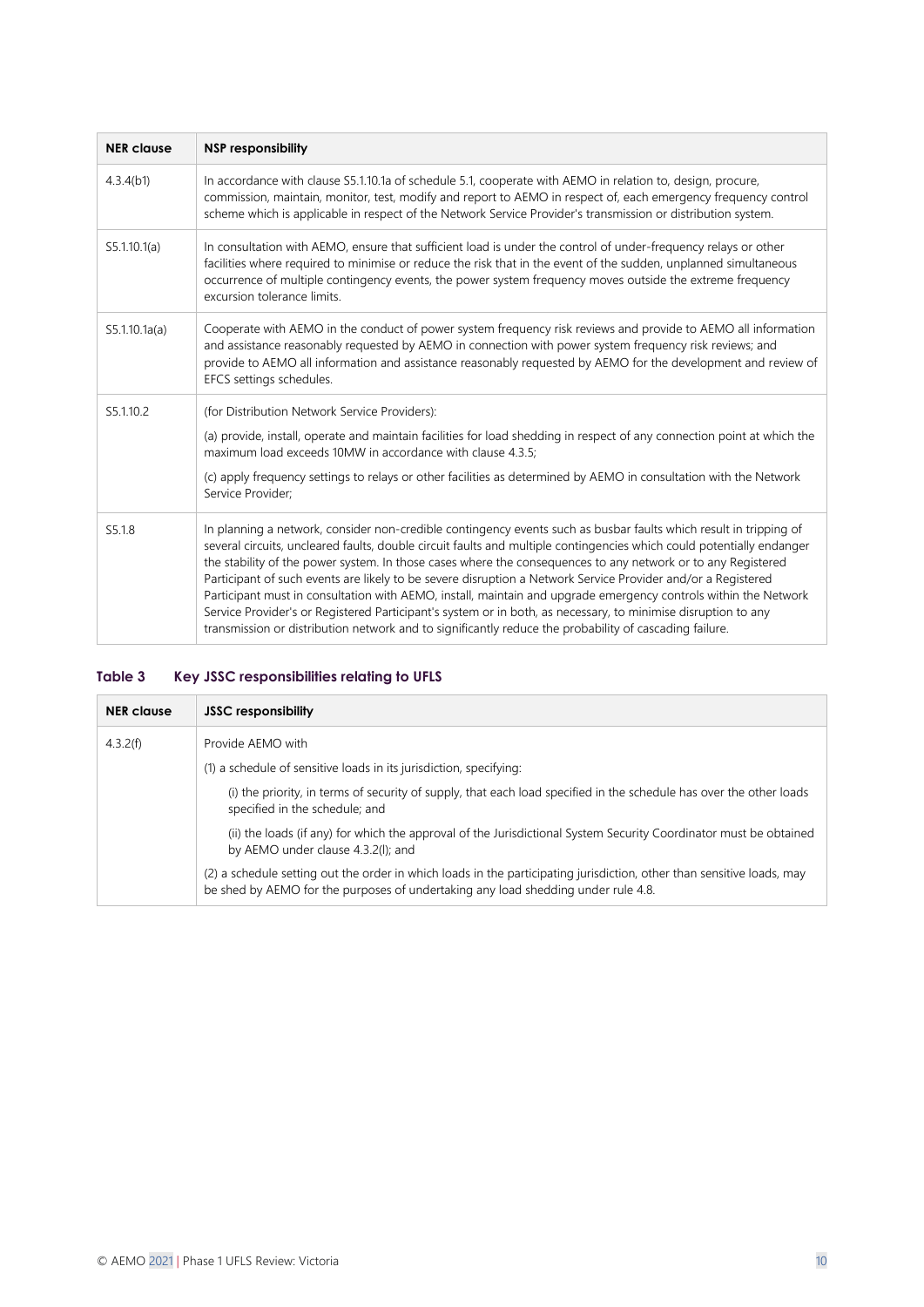<span id="page-10-0"></span>

| Table 4 |  | Key Market Customer responsibilities relating to UFLS |
|---------|--|-------------------------------------------------------|
|         |  |                                                       |

| <b>NER</b> clause   | <b>Market Customer responsibility</b>                                                                                                                                                                                                                                                                                                                                                                                                                                                                                                                                                                                                                                                                                                                                        |
|---------------------|------------------------------------------------------------------------------------------------------------------------------------------------------------------------------------------------------------------------------------------------------------------------------------------------------------------------------------------------------------------------------------------------------------------------------------------------------------------------------------------------------------------------------------------------------------------------------------------------------------------------------------------------------------------------------------------------------------------------------------------------------------------------------|
| 4.3.5               | (a) For Market Customers having expected peak demands at connection points in excess of 10 MW, provide<br>automatic interruptible load of the type described in clause S5.1.10 of schedule 5.1. The level of this automatic<br>interruptible load must be a minimum of 60% of their expected demand, or such other minimum interruptible load<br>level as may be periodically determined by the Reliability Panel, to be progressively automatically disconnected<br>following the occurrence of a power system under-frequency condition described in the power system security<br>standards.<br>(b) Provide their interruptible load in manageable blocks spread over a number of steps within under-frequency<br>bands from 49.0 Hz down to 47.0 Hz as nominated by AEMO. |
| S <sub>5.3.10</sub> | Network Users who are Market Customers and who have expected peak demands in excess of 10MW must provide<br>automatic interruptible load in accordance with clause 4.3.5 of the Rules.                                                                                                                                                                                                                                                                                                                                                                                                                                                                                                                                                                                       |
|                     | Load shedding procedures may be applied by AEMO, or EFCS settings schedules may be determined, in<br>accordance with the provisions of clause 4.3.2 of the Rules for the shedding of all loads including sensitive loads.                                                                                                                                                                                                                                                                                                                                                                                                                                                                                                                                                    |
|                     |                                                                                                                                                                                                                                                                                                                                                                                                                                                                                                                                                                                                                                                                                                                                                                              |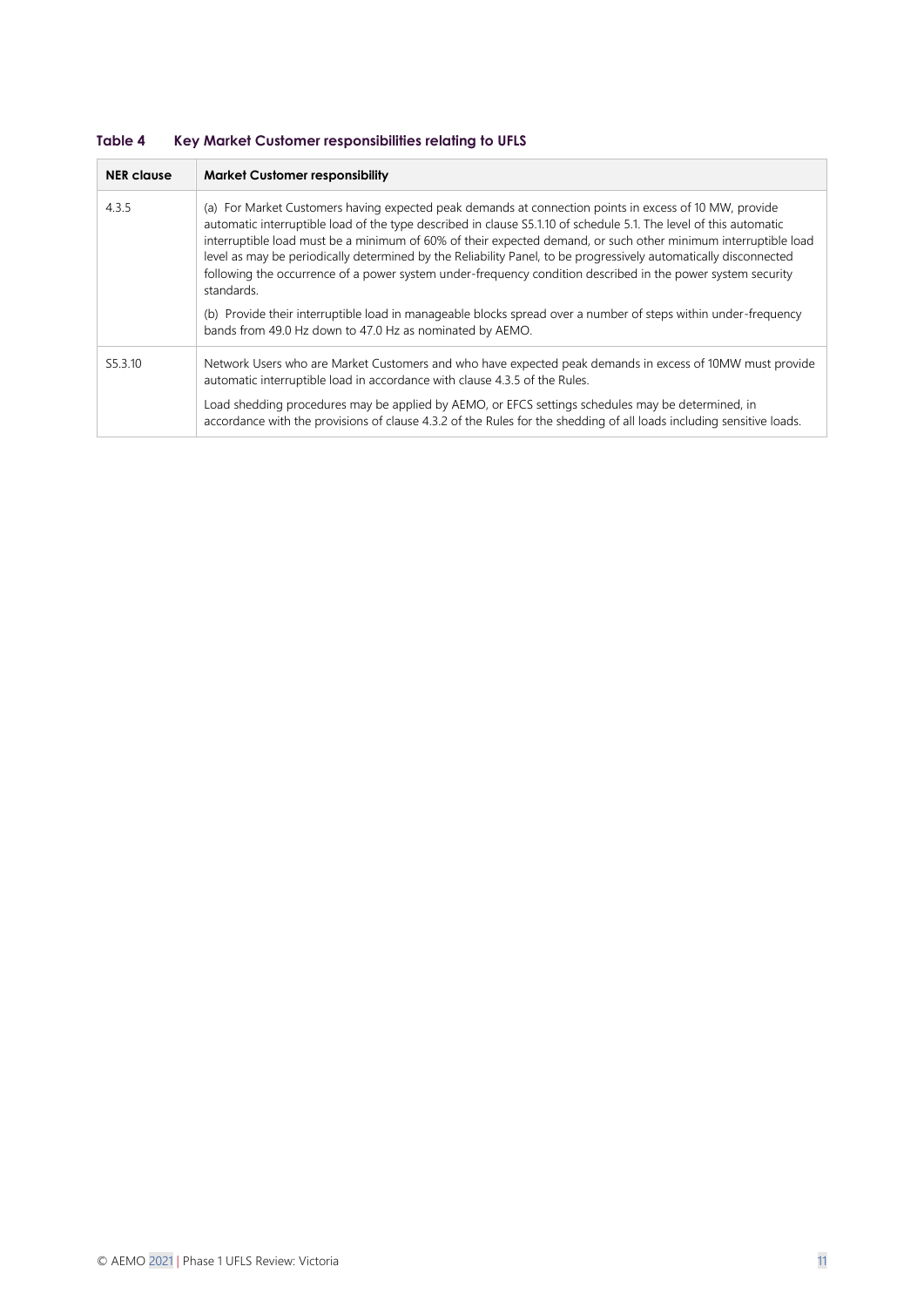# <span id="page-11-0"></span>**2. Approach**

AEMO has worked with the Network Service Providers in Victoria (AusNet, Powercor, CitiPower, Jemena and United Energy) during 2020 to construct the necessary datasets for this analysis, as outlined in the sections below.

#### **Half-hourly load data**

In Victoria, most UFLS relays are located at the 66kV level. These UFLS relays trip "sub-transmission loops" of network. The locations of the UFLS relays align closely with the locations of transmission use of system (TUoS) metering in the Victorian network. As AEMO has direct access to this TUoS metering, it was possible for AEMO to extract and aggregate half-hourly load measurements to estimate the total amount of load in the UFLS at each frequency trip setting, in each half hour.

AusNet provided a mapping to AEMO indicating which TUoS National Metering Identifier (NMI) was associated with each sub-transmission loop. These sub-transmission loops could then be matched against the UFLS settings schedules to determine the trip frequency and delay time settings associated with each load. AEMO was then able to extract historical half-hourly operational load data for calendar years 2018 to 2020 from sub-transmission (66kV) TUoS metering, and sum this to determine the total amount of load at each trip setting, in each historical half hour.

#### **Large industrial customers**

A number of large industrial customers are included in the UFLS schedule. Most of these are captured in the sub-transmission NMI measurements outlined above. For a small number of industrial customers that are not included in these estimates, the half-hourly load associated with these customers was extracted from AEMO's SCADA systems, and added to the total UFLS load in each time period.

#### **Installed capacity of DPV**

The installed capacity of DPV on each sub-transmission loop was also estimated. The NSPs provided a mapping of individual customer NMIs to sub-transmission loops, and this was matched against the DER Register<sup>4</sup> (providing the installed capacity of DPV associated with each customer NMI). This allowed estimation of the total capacity of DPV associated with each sub-transmission loop.

The quality of the DER Register data was found to be relatively poor. A range of data cleaning approaches was applied:

- Entries that were internally inconsistent were corrected.
- Some NSPs provided datasets on the installed capacity of DPV, which could also be used to compare with the DER register data.
- Total DPV was summed on a postcode by postcode basis, and compared with the postcode datasets published by the Australian PV Institute (APVI). This comparison was further used to identify incorrect entries. A scaling was applied to individual DPV system capacities, so that the total postcode values matched those in the APVI dataset. These were then mapped back to sub-transmission loops to estimate total DPV capacity installed on each loop.

For this assessment, the half-hourly generation of DPV associated with each sub-transmission loop was estimated for the historical 2018 to 2020 period based on the estimated generation of DPV across Victoria in

<sup>4</sup> This is the register of distributed energy resources (DER) information established by AEMO under rule 3.7E of the NER.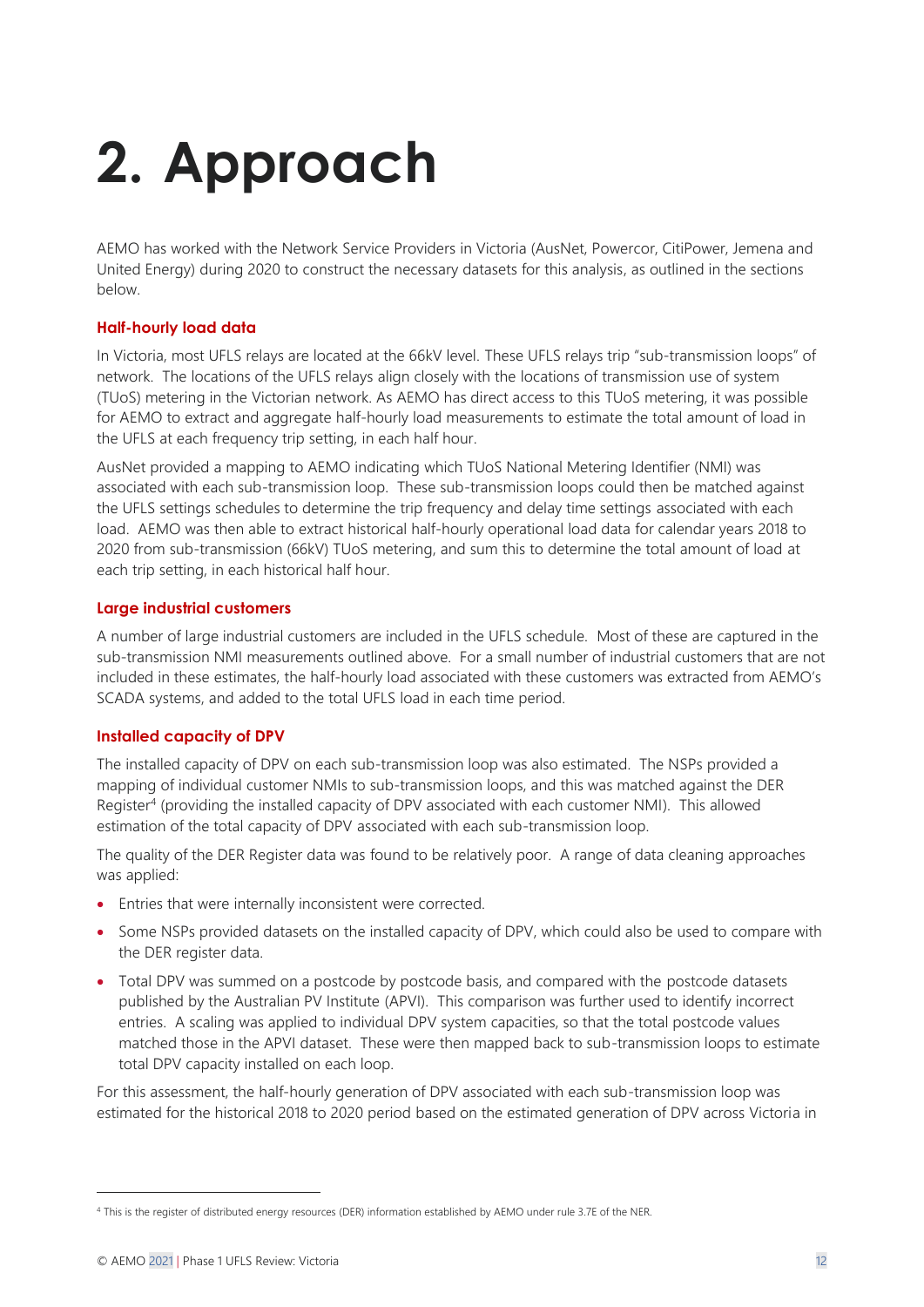the time period (based on AEMO's DPV forecasting system, ASEFS2<sup>5</sup>), scaled according to the proportion of regional DPV installed on each sub-transmission loop.

#### **Future projections**

This assessment includes some simple forward projections of UFLS load for calendar years 2021 to 2023, assuming continued growth in DPV installations. To calculate these forward projections, future DPV installation growth rates were taken from the High DER scenario in AEMO's Electricity Statement of Opportunities (ESOO)<sup>6</sup>. This scenario was selected due to alignment with recently observed DPV installation rates, and was therefore determined to be most relevant for this near-term assessment. The installed capacity of DPV on each sub-transmission loop was scaled up in each year, based on the regional growth rate.

The underlying load in the 2020 year in each half hour was estimated as:

*Underlying load 2020 = Net load 2020 + PV generation 2020*

The half-hourly underlying load in future years was assumed to remain identical to the 2020 reference year (broadly consistent with ESOO projections). DPV generation was assumed to have the same half-hourly capacity factor as the reference year, with DPV generation scaled up based on the larger installed capacity. The net load at each sub-transmission loop was then calculated as:

*Net load 2022 = Underlying load 2020 - PV generation 2022*

This provides an approximate indication of how UFLS load may evolve over the coming years, as DPV levels continue to grow.

<sup>5</sup> [https://aemo.com.au/en/energy-systems/electricity/national-electricity-market-nem/nem-forecasting-and-planning/operational-forecasting/solar-and](https://aemo.com.au/en/energy-systems/electricity/national-electricity-market-nem/nem-forecasting-and-planning/operational-forecasting/solar-and-wind-energy-forecasting/australian-solar-energy-forecasting-system)[wind-energy-forecasting/australian-solar-energy-forecasting-system](https://aemo.com.au/en/energy-systems/electricity/national-electricity-market-nem/nem-forecasting-and-planning/operational-forecasting/solar-and-wind-energy-forecasting/australian-solar-energy-forecasting-system)

<sup>&</sup>lt;sup>6</sup> AEMO (August 2020) 2020 Electricity Statement of Opportunities[, https://aemo.com.au/-](https://aemo.com.au/-/media/files/electricity/nem/planning_and_forecasting/nem_esoo/2020/2020-electricity-statement-of-opportunities.pdf?la=en&hash=85DC43733822F2B03B23518229C6F1B2) [/media/files/electricity/nem/planning\\_and\\_forecasting/nem\\_esoo/2020/2020-electricity-statement-of](https://aemo.com.au/-/media/files/electricity/nem/planning_and_forecasting/nem_esoo/2020/2020-electricity-statement-of-opportunities.pdf?la=en&hash=85DC43733822F2B03B23518229C6F1B2)[opportunities.pdf?la=en&hash=85DC43733822F2B03B23518229C6F1B2](https://aemo.com.au/-/media/files/electricity/nem/planning_and_forecasting/nem_esoo/2020/2020-electricity-statement-of-opportunities.pdf?la=en&hash=85DC43733822F2B03B23518229C6F1B2)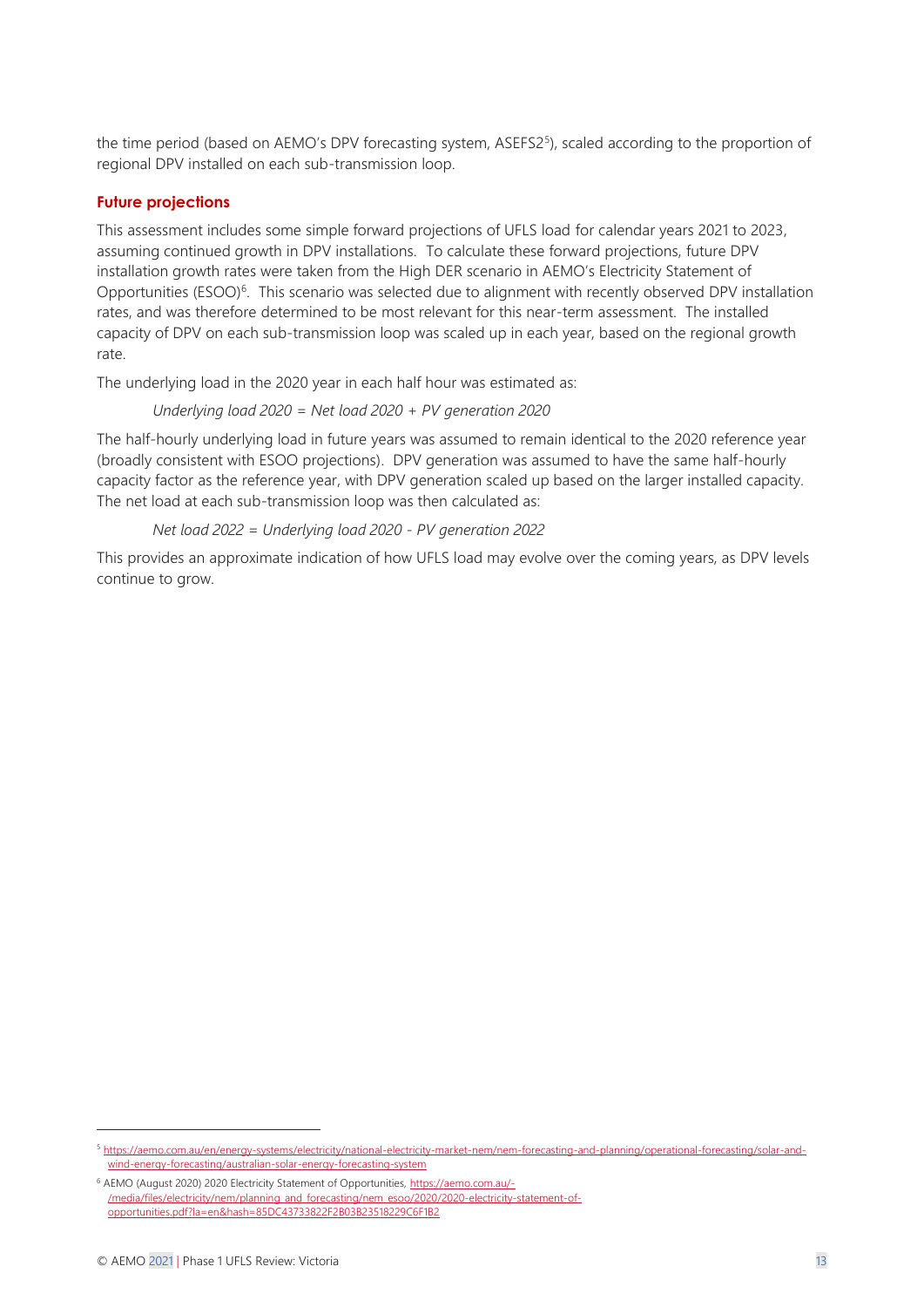# <span id="page-13-0"></span>**3. Findings**

## <span id="page-13-1"></span>3.1 Net load in UFLS

[Figure 1](#page-13-2) shows a duration curve of the total net (measured) load in the Victorian UFLS scheme in calendar years 2018, 2019 and 2020. Indicative future projections for 2021, 2022 and 2023 are also shown. In historical years, total Victorian UFLS load has reached a maximum of 6,168 MW and a minimum of 1,273 MW, and most of the time is within the range 2,000 – 4,000 MW.



<span id="page-13-2"></span>**Figure 1 UFLS load duration curves in historical and future years**

[Figure 2](#page-13-3) shows the same duration curve, focusing on the year-by-year changes in the lowest load periods. This shows that net UFLS load in Victoria has been decreasing over the past few years in the lowest 20% of periods, and this trend is projected to continue as DPV installations continue to grow.



<span id="page-13-3"></span>**Figure 2 UFLS load duration curves in historical and future years (80% - 100%)**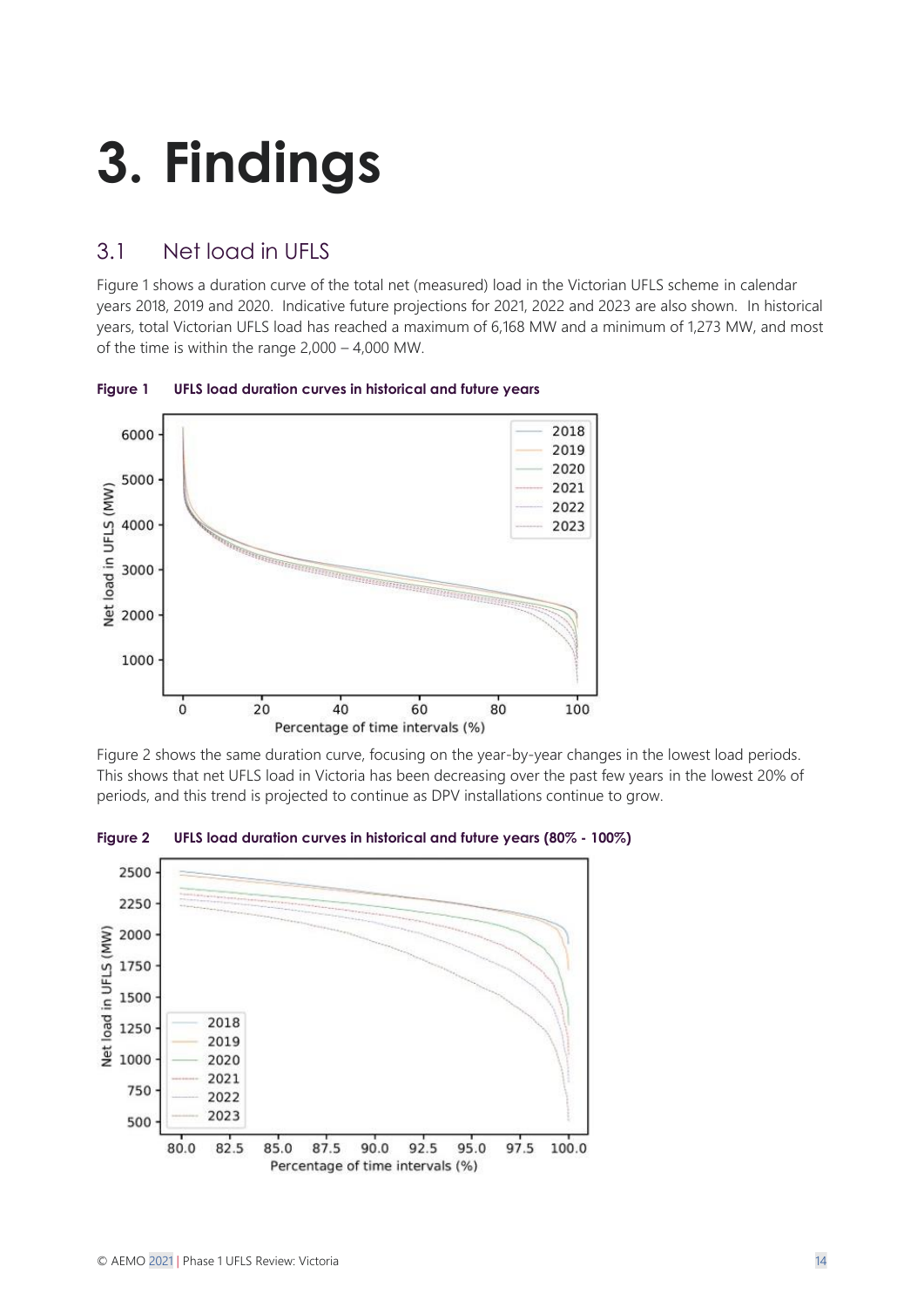[Figure 3](#page-14-0) shows the minimum net UFLS load measured in the Victorian UFLS scheme over the past few years. The annual minimum period occurred on 14 January in 2018, 22 December in 2019, and Christmas Day in 2020. The annual minimum UFLS load has decreased from 1,926 MW in 2018 to 1,273 in 2020.

This trend is projected to continue, with minimum UFLS load potentially reaching as low as 1,028 MW by late 2021, and 499 MW by late 2023.



<span id="page-14-0"></span>

[Figure 4](#page-15-0) shows the distribution of net UFLS load by time of day, for the 2020 historical year. The orange bars indicate the median load level measured at each time of day during 2020. The lowest median net UFLS load occurs during night time periods (2am-4am). The outer bars indicate the maximum and minimum net demand levels (excluding outliners) measured at each time of day. The absolute minimum net UFLS load levels were measured during the middle of the day (12pm-2pm), although there is a wide range of load measured in these periods due to different DPV generation patterns on different days. This highlights the increasing variability of the amount of net load in the UFLS scheme, as DPV levels grow over time.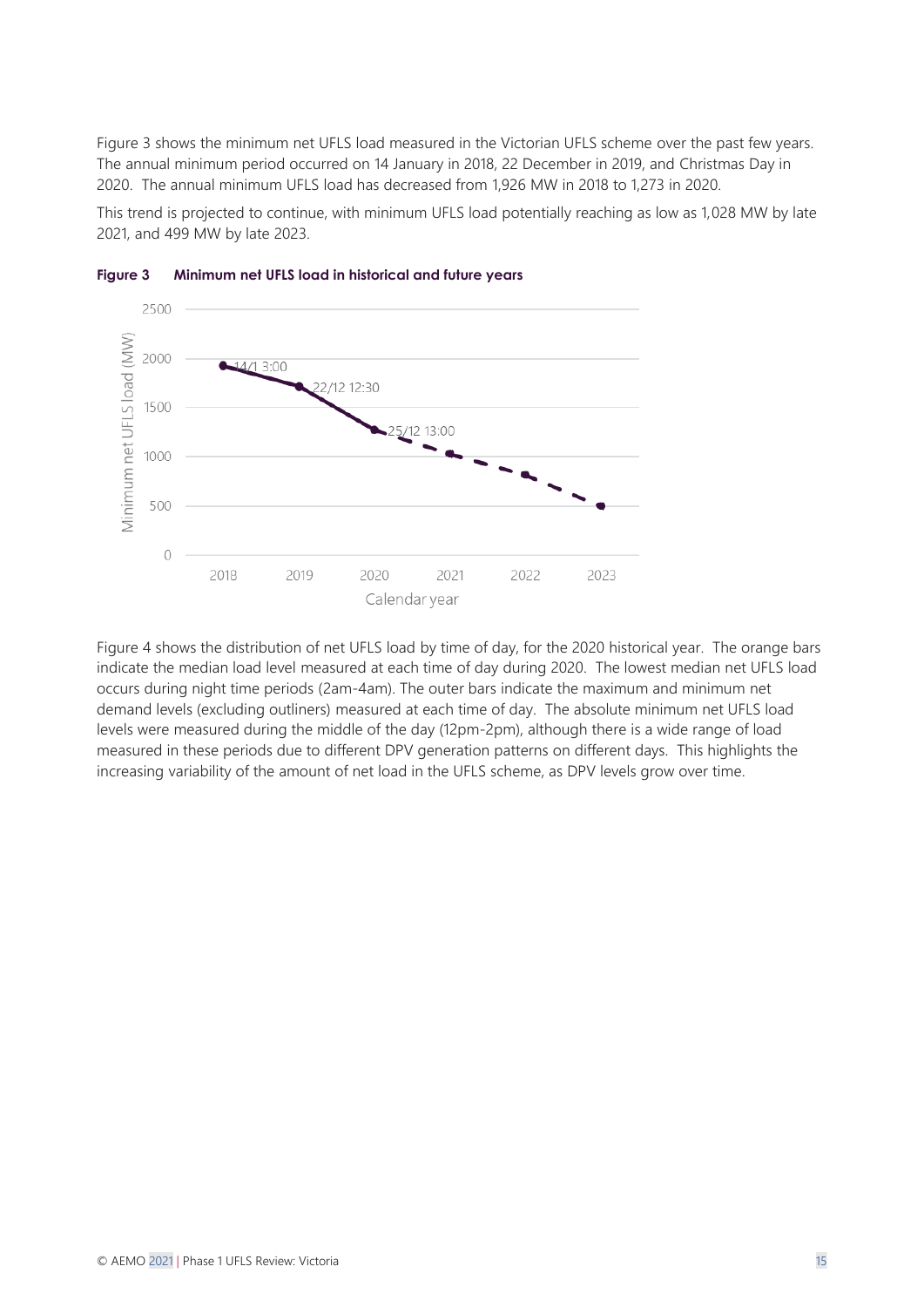

#### <span id="page-15-0"></span>**Figure 4 Distribution of net UFLS load in 2020**

Orange bar: median. Top bar: max demand, excluding outliers. Bottom bar, min demand, excluding outliers. Upper Quartile box edge: 75% data is lower than this level. Lower Quartile box edge, 25% data is lower than this level.

[Figure 5](#page-16-1) shows a box and whisker plot of the total net load in the Victorian UFLS, divided into periods with no DPV operating, periods with moderate DPV operating (total Victorian DPV generation in the range 0 MW to 1,000 MW), and periods with high levels of DPV operating (total Victorian DPV generation exceeding 1,000 MW). Periods with high levels of DPV operating tend to show lower net UFLS load levels, although there is a wide range recorded in all types of periods.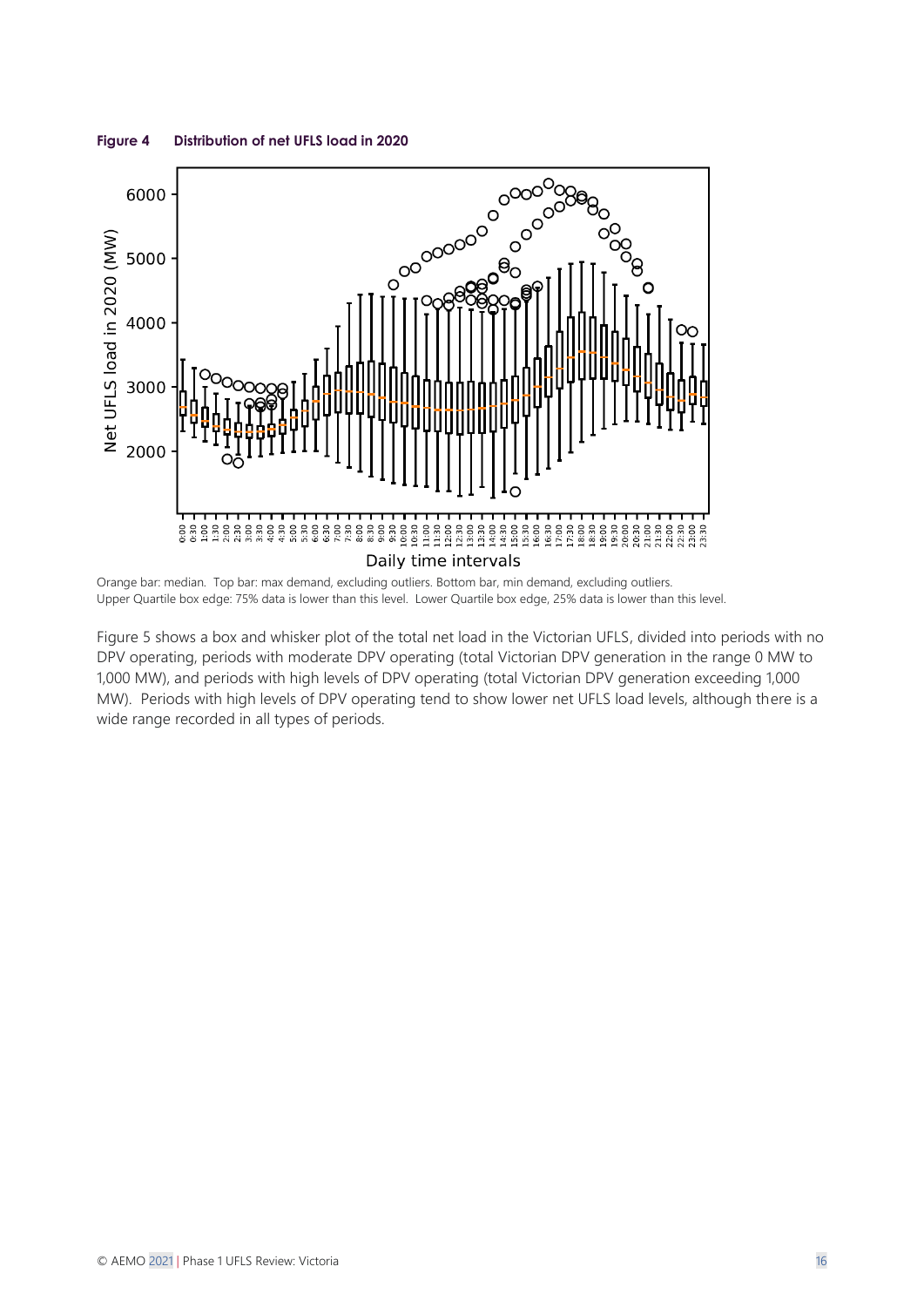

<span id="page-16-1"></span>**Figure 5 Total net UFLS load in 2020 under three DPV scenarios**

### <span id="page-16-0"></span>3.2 Net load in UFLS as a percentage of underlying load

The NER indicate that the amount of load in the UFLS should be adequate to arrest the impacts of a range of significant multiple contingency events, affecting up to 60% of the 'total power system load' (NER clause  $4.3.1(k)$ ).

When these requirements were devised, this was a relatively straightforward equation, as it could be assumed that load on the power system at any time would largely equate to actual electricity demand by end use facilities. Therefore, a static UFLS scheme incorporating 60% of small customer loads, or 60% of expected maximum load at large sites, could generally ensure a corresponding quantity of net load could be disconnected to respond effectively to a large under-frequency event.

In a market with large quantities of DPV, which was not contemplated by the UFLS provisions in the NER, the operational demand (defined as total underlying customer load, net of DPV) in some periods will differ very significantly from the total underlying demand. The delta will vary by different amounts every day and in certain periods of the day. In some periods, operational demand will soon reach zero and become negative in South Australia, and in time this may also occur in other NEM regions. Determining UFLS requirements as a proportion of a potential zero or negative operational demand cannot provide a meaningful measure of power system needs.

For this analysis, AEMO has used total underlying load (calculated as operational demand + DPV generation) as a measure of the actual amount of customer load in the power system at a particular time. This provides an absolute measure of the actual customer load, regardless of whether it is supplied by scheduled generating units, or distributed generation. This section provides a comparison of the net load in the UFLS (being the amount of load available to provide an effective UFLS response to arrest a frequency decline), as a percentage of total underlying customer load. This can then be compared with the 60% value indicated in the NER.

[Figure 6](#page-17-0) shows the total net UFLS load as a percentage of the total underlying load in Victoria, for the 2020 historical year. In periods with no DPV generating, this percentage remains above 60% most of the time, with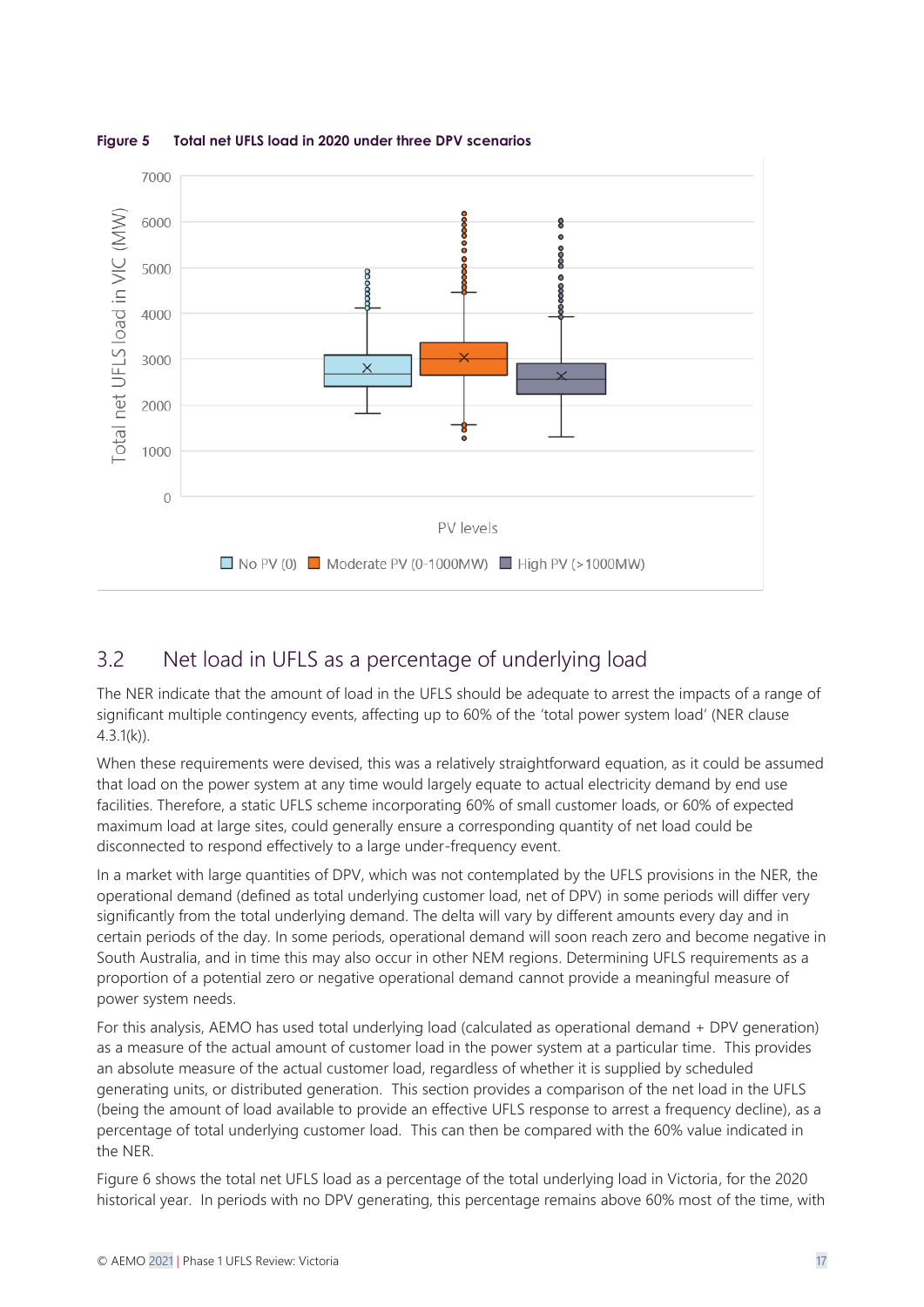only a few outliers below the 60% level. However, in periods with high levels of DPV generating, this percentage is now below 50% for more than half the time, and in some periods is as low as 30%.

This indicates that the UFLS in Victoria is now being materially affected by DPV in some periods, and that further analysis is warranted to confirm the extent to which this reduces the scheme's effectiveness of the scheme, particularly in these high DPV periods. Potential remediation methods need to be explored.



<span id="page-17-0"></span>**Figure 6 Total net UFLS load over total underlying load in 2020 (Actuals)**

[Figure 7](#page-18-3) shows the projection of the total net UFLS load as a percentage of total underlying load, projecting forward to 2023. By 2023, this percentage is projected to fall below 60% for almost 40% of the time (and almost all of the time in periods with high DPV generation), and in some periods could be as low as 12%.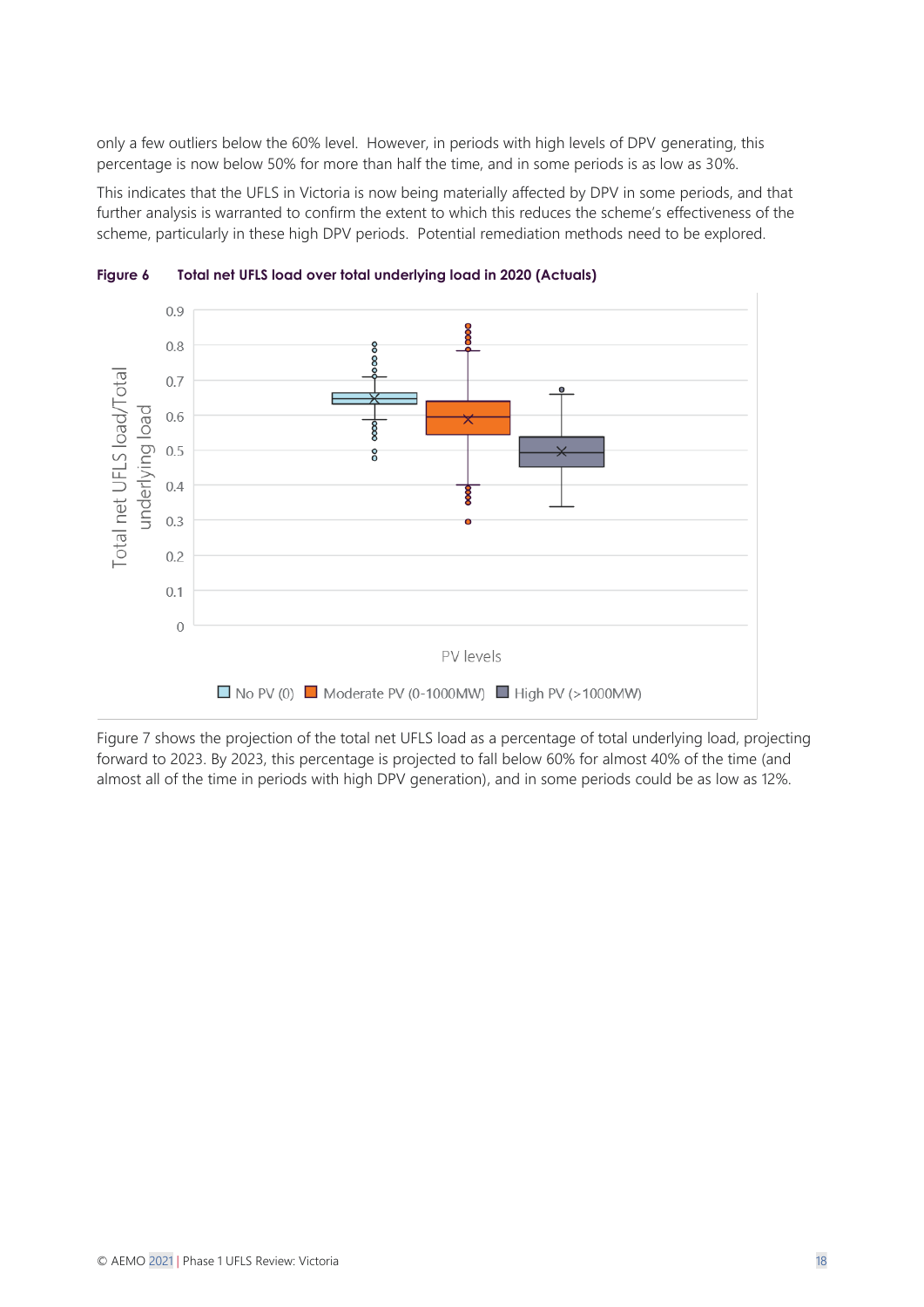

<span id="page-18-3"></span>**Figure 7 Total net UFLS load over total underlying load in 2023 under three PV scenarios (Projected)**

[Table 5](#page-18-1) provides a summary of historical and forward projection data, showing the minimum net UFLS load as a percentage of the total underlying load in Victoria. This minimum percentage has declined from 41% in 2018 to 30% in 2020, and is projected to decline further to just 12% by 2023.

<span id="page-18-1"></span>

| Table 5 |  |  |  | <b>Net UFLS load summary</b> |
|---------|--|--|--|------------------------------|
|---------|--|--|--|------------------------------|

|                                                               | <b>Historical</b> |      |      | Projections – DPV growth from ESOO High DER<br>scenario |      |      |
|---------------------------------------------------------------|-------------------|------|------|---------------------------------------------------------|------|------|
|                                                               | 2018              | 2019 | 2020 | 2021                                                    | 2022 | 2023 |
| Total DPV installed in VIC (MW)                               | 1643              | 2170 | 2397 | 3014                                                    | 3623 | 4246 |
| Minimum operational load in VIC (MW)                          | 3085              | 2821 | 2090 | 1713                                                    | 1378 | 898  |
| Minimum net UFLS load in VIC (MW)                             | 1926              | 1716 | 1273 | 1028                                                    | 811  | 498  |
| Minimum net UFLS load (Minimum % of<br>total underlying load) | 41%               | 33%  | 30%  | 24%                                                     | 19%  | 12%  |

### <span id="page-18-0"></span>3.3 Distributed PV in UFLS

As shown in [Table 6,](#page-18-2) it is estimated that around 65% of the DPV installed in Victoria is connected to subtransmission loops included in the UFLS. This proportion has not changed significantly over the past three years as DPV installation levels have grown.

<span id="page-18-2"></span>

|                                                  | 2018 | 2019 | 2020 |
|--------------------------------------------------|------|------|------|
| Total installed capacity of DPV in UFLS (MW)     | 1050 | 1417 | 1560 |
| Total installed capacity of DPV in Victoria (MW) | 1639 | 2170 | 2397 |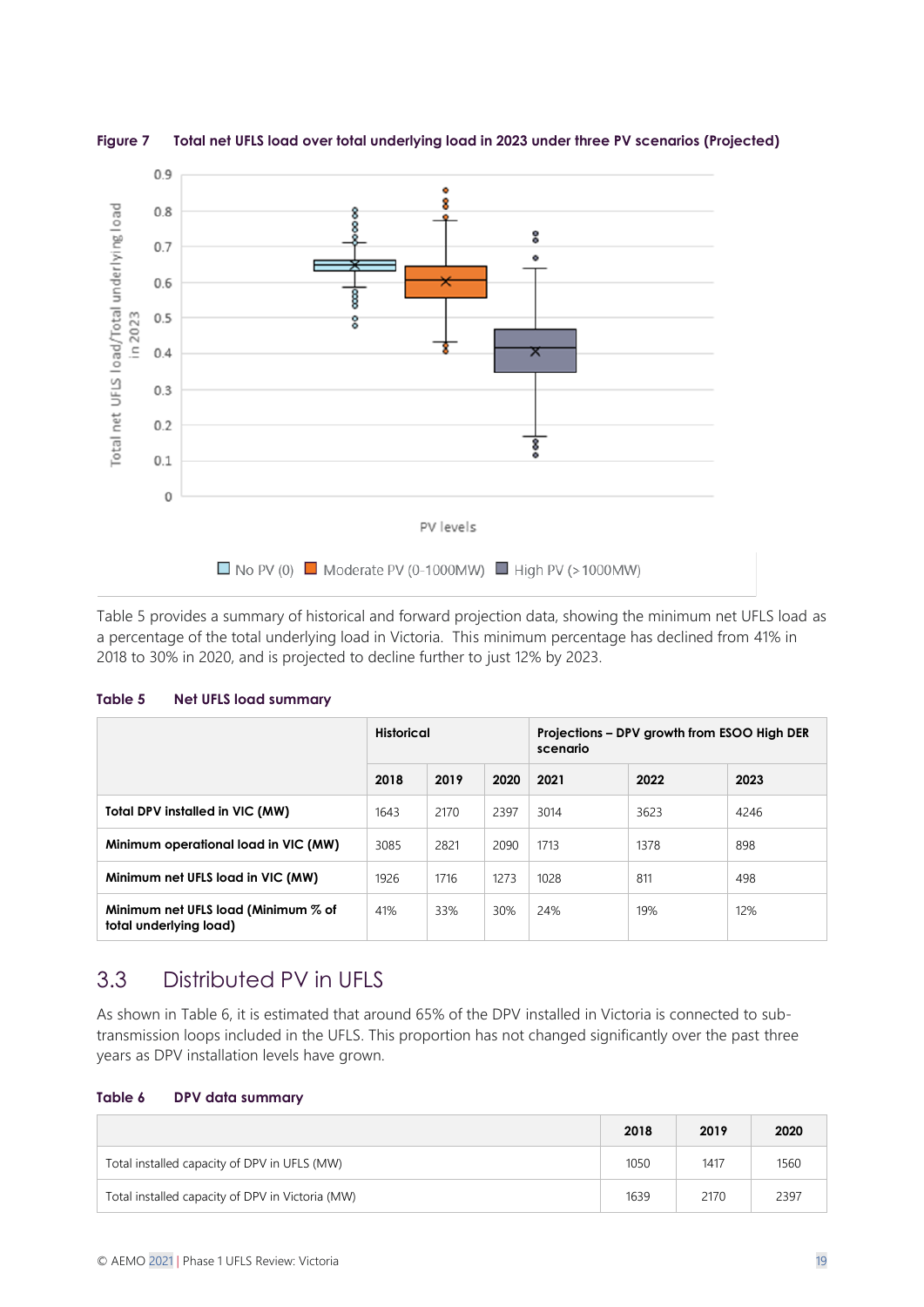|                                     | 2018 | 2019 | 2020 |
|-------------------------------------|------|------|------|
| % of DPV capacity installed in UFLS | 64%  | 65%  | 65%  |

This can be compared with the proportion of total underlying load in Victoria that is included in the UFLS, as shown in [Figure 8.](#page-19-0) The ratio of total underlying load in the UFLS compared with the total underlying load in Victoria varies somewhat period to period, but as shown in [Figure 8](#page-19-0) is typically around 65% (and can range from 45% to 90% in outlying periods). The percentage of DPV installed on circuits involved in the UFLS is roughly similar to the percentage of underlying load on circuits involved in the UFLS. This suggests that circuits involved in UFLS in Victoria are not disproportionately affected by DPV.



<span id="page-19-0"></span>**Figure 8 Underlying load in UFLS over total underlying load in 2020 under three PV scenarios**

[Figure 9](#page-20-1) shows the distribution of DPV installed capacity across the UFLS stages. The earlier stages (above 48.5Hz) have the largest quantities of DPV installed, and this is continuing to grow each year.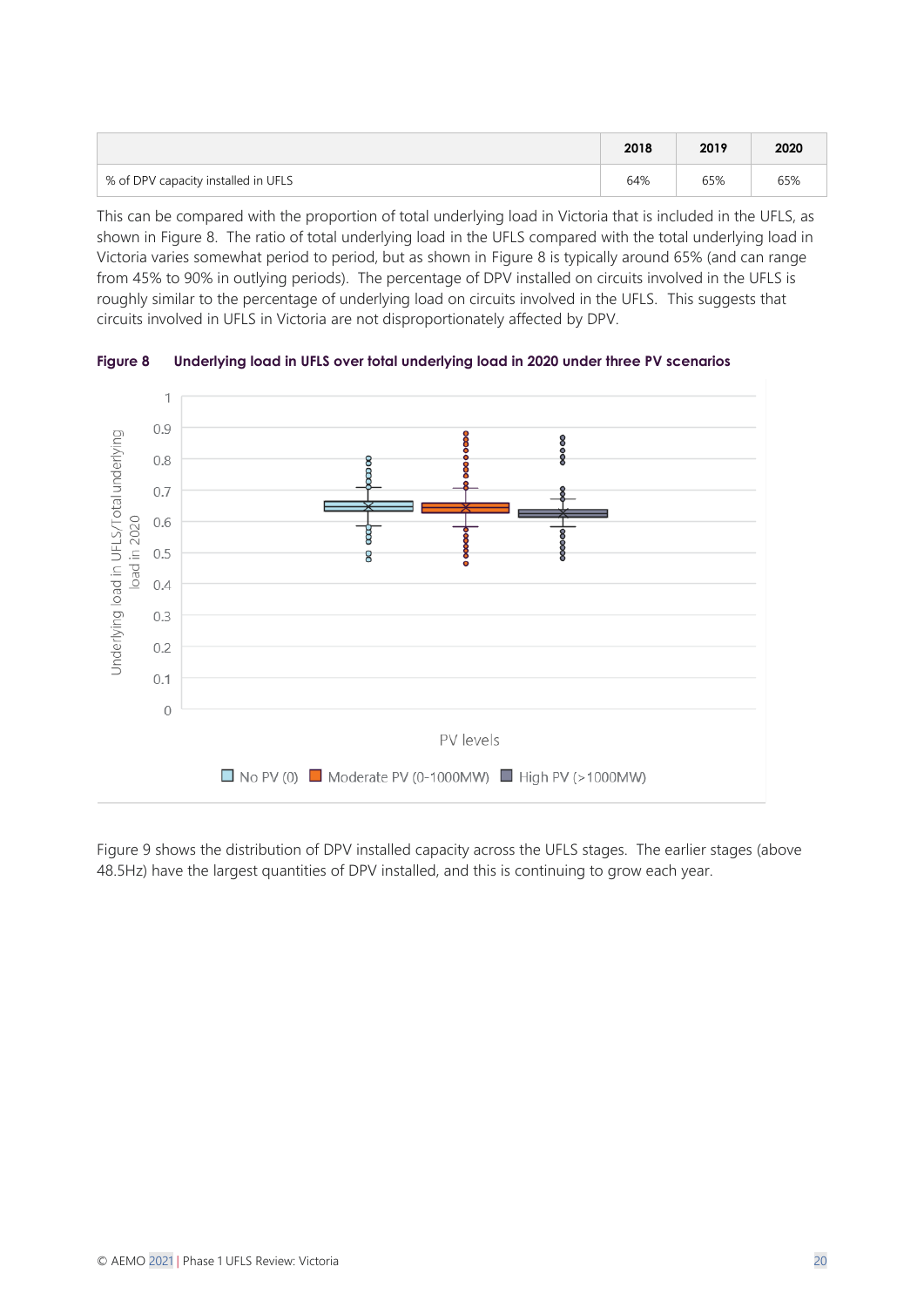

#### <span id="page-20-1"></span>**Figure 9 Installed capacity of DPV in Victoria**

### <span id="page-20-0"></span>3.4 Load distribution on frequency stages

[Figure 10](#page-21-0) shows the cumulative net load in the Victorian UFLS, spread across the various frequency trip settings. The frequency (Hz) and time delay (seconds) for each UFLS stage are shown along the horizontal axis. As frequency falls, progressively more load will trip to arrest the frequency decline. On the right of the chart, several UFLS stages with longer time delays are shown (20 seconds, 30 seconds, 40 seconds and 50 seconds). These stages assist with frequency recovery, if frequency remains low for an extended interval.

[Figure 10](#page-21-0) shows the cumulative UFLS load profile for a number of time periods:

- The minimum, average, and maximum net UFLS load measured in daytime periods (orange)
- The minimum, average, and maximum net UFLS load measured in night time periods (blue)

For all time periods, the cumulative net load profile is relatively smooth across the frequency stages. This suggests that DPV generation affects all load stages in an approximately similar manner, and has not resulted in certain stages reducing faster than others.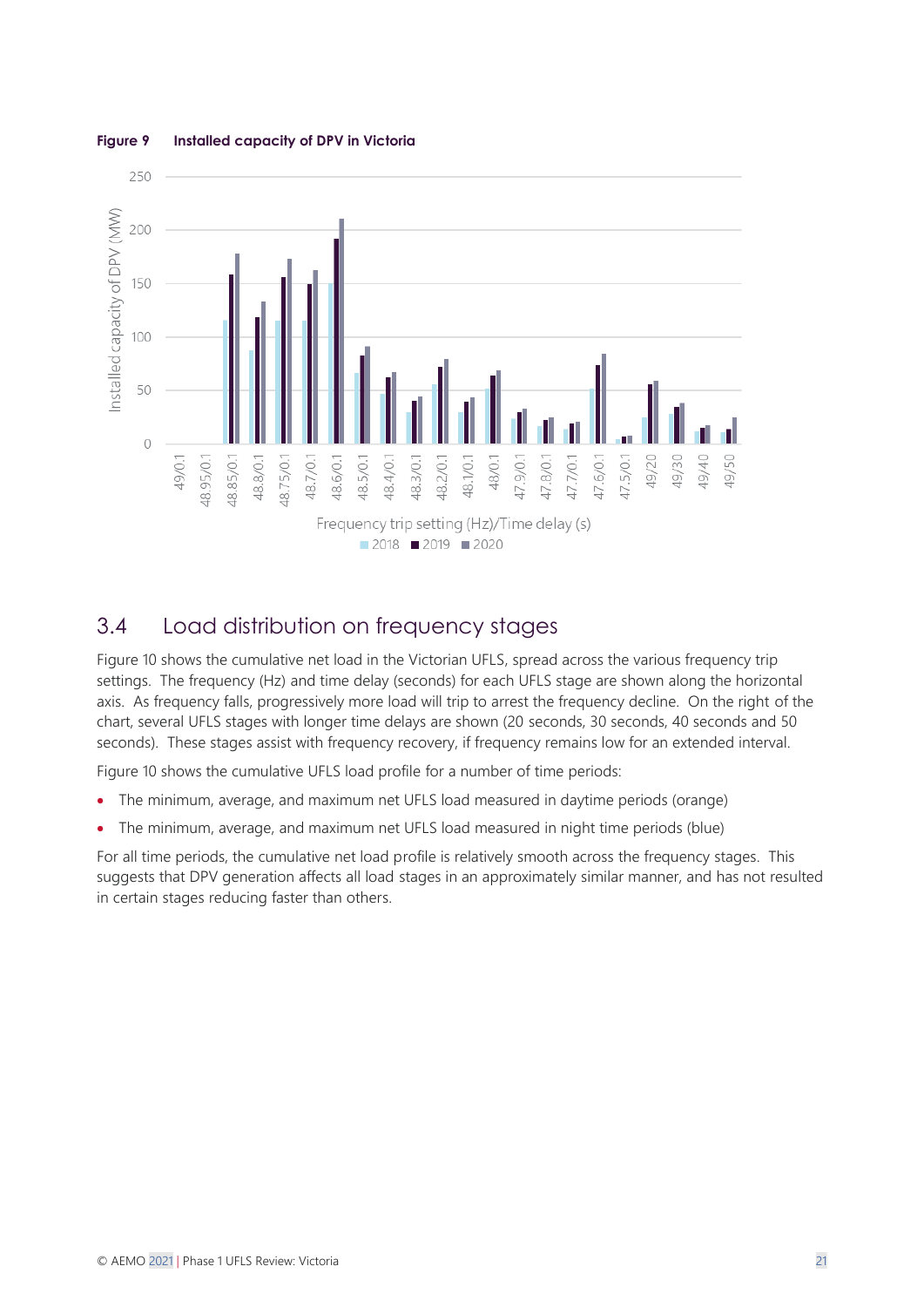

<span id="page-21-0"></span>**Figure 10 Cumulative net load in UFLS (2020)**

[Figure 11](#page-22-1) shows the cumulative net UFLS load profile for the minimum UFLS load periods in calendar years 2018 to 2020, and projected forward to 2023. Reverse flows are starting to become apparent in some UFLS stages in these minimum load periods, indicated by the cumulative load curve sloping downwards from left to right. In 2020 this is most apparent in the longer time delay stages. By 2023, reverse flows can be seen extensively across many UFLS stages, including some early stages.

If left unaddressed, UFLS relays will act to trip circuits in reverse flows, which will exacerbate a frequency decline rather than helping to correct it. This can be addressed by introducing dynamic arming of UFLS relays (dynamically disarming relays when the circuit is measured to be in reverse flows). This may require replacement of relays, if the existing relays cannot be reprogrammed with this capability. This is discussed further in Section [3.5.](#page-22-0)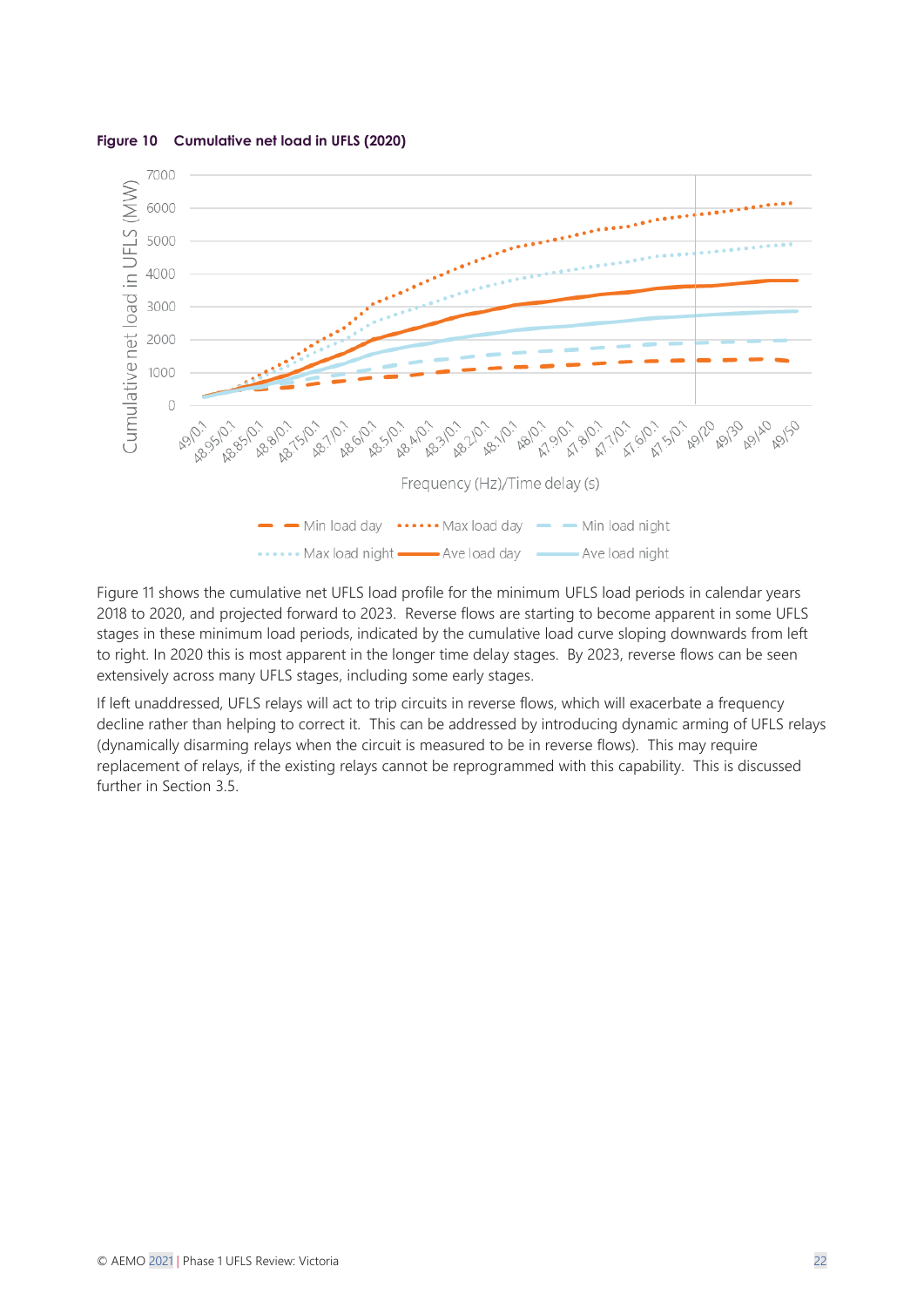

#### <span id="page-22-1"></span>**Figure 11 Cumulative net load in UFLS for minimum load time intervals**

### <span id="page-22-0"></span>3.5 Reverse flows

[Figure 12](#page-23-0) shows a selection of sub-transmission loops that were identified to show reverse flows at significant levels, and on regular occasions. When UFLS circuits are in reverse flows, the triggering of UFLS relays will result in a net trip of generation, rather than load, and will act to exacerbate an under-frequency disturbance, rather than helping to correct it. Furthermore, customers will be disconnected, but no benefit will be delivered in arresting the frequency decline.

On one sub-transmission loop, reverse flows were identified in some periods exceeding 170 MW, and occurring around 40% of the time. This is thought to be associated with the operation of large solar farms connected to this sub-transmission loop. AEMO has confirmed with the NSPs involved that the operation of UFLS relays associated with this sub-transmission loop will trip these large generating units.

On another sub-transmission loop, reverse flows were identified as high as 50 MW, with reverse flows occurring more than 60% of the time. This is thought to be associated with the operation of large wind farms connected to this sub-transmission loop. The NSPs involved have confirmed that UFLS relays associated with this sub-transmission loop will trip these large generating units.

Some sub-transmission loops are also now showing periods of reverse flows related to the generation of DPV. Some of these sub-transmission loops are showing reverse flows around 5-10 MW in the lowest load periods, and showing reverse flows up to 2.5% of the time.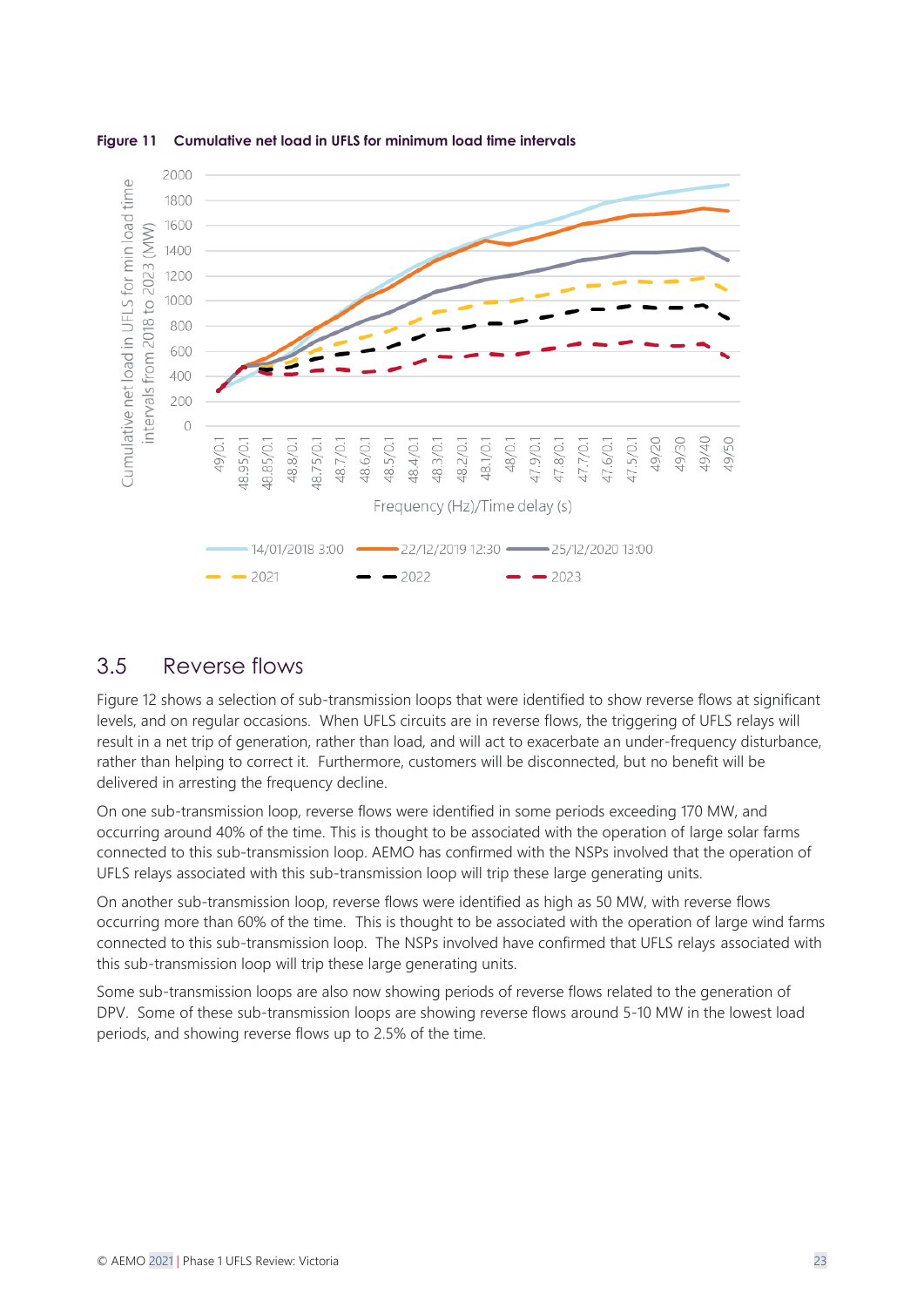<span id="page-23-0"></span>



AEMO is seeking advice from NSPs on possible approaches to removing these large wind and solar farms from the UFLS scheme. Tripping large generating units during a severe under-frequency event is undesirable. This is discussed further in Section [4.](#page-24-0)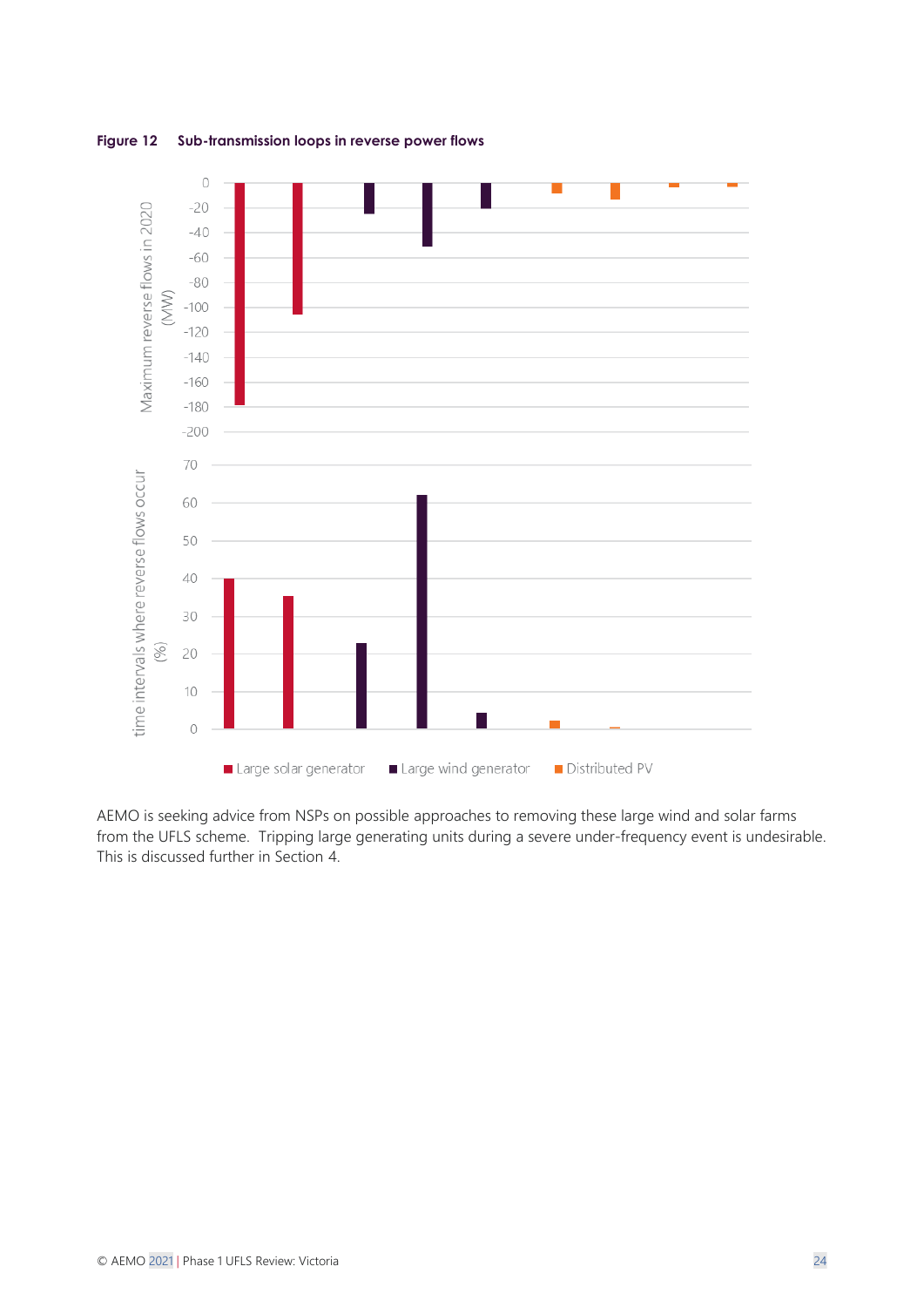# <span id="page-24-0"></span>**4. Next Steps**

AEMO has provided the information in this report to NSPs to facilitate collaboration on next steps in accordance with respective NER responsibilities, and co-development of potential remediation approaches. AEMO is seeking advice from NSPs on the range of possible remediation approaches, including developing an understanding of technical and economic feasibility, effectiveness, and other potential barriers or relevant factors.

This analysis indicates that, in periods with high levels of distributed PV operating, the amount of load under the control of under-frequency relays is now well below the levels contemplated in the NER (clause 4.3.1(k)) as adequate to arrest the impacts of a range of significant multiple contingency events. This is likely to deteriorate further in the coming years. This means that at times the power system is operating without the intended safety nets, placing customers at unacceptable risk.

Accordingly, AEMO advises that NSPs should immediately seek to identify and implement measures to restore net UFLS load (or equivalent emergency under-frequency response) to as close as possible to the level of 60% of underlying load at all times, under NER clause 5.1.10.1. If this is not feasible, AEMO will collaborate with NSPs to develop an approach that identifies a level of emergency under-frequency response that is achievable, while delivering a significant reduction in power system security risks.

### <span id="page-24-1"></span>4.1 Remove large generating units from UFLS

As discussed in Section [3.5,](#page-22-0) this analysis has revealed that there are a number of large wind and solar farms connected to sub-transmission loops that are within the UFLS scheme. As a consequence, these subtransmission loops are often in reverse flows, sometimes at high levels. This means that normal operation of the UFLS relays at these locations will trip net generation, exacerbating the under-frequency disturbance rather than helping to correct it.

AEMO is seeking advice from NSPs on possible avenues for removing these large generating units from the UFLS scheme. This advice should include an assessment of technical and economic feasibility, and any potential implementation opportunities or barriers. Possible options could include, for example:

- Removing the affected sub-transmission loops from the UFLS scheme, and replacing them with loads at other locations.
- Dynamically arming UFLS relays, so that they automatically disarm when the circuit is in reverse flows.
- Moving UFLS relays to a lower voltage level (within sub-transmission loops), so that loads on the loop are tripped by UFLS relays, but the large-scale generation remains connected.
- Or any combination of the above approaches, to be considered on a case by case basis.

AEMO is aware that dynamic arming of UFLS relays could be complex to implement for the sub-transmission loops arrangement in Victoria, since determining whether the whole loop is a net load or net generator requires combining measurements of flows at both ends of the loop. Dynamic arming may therefore require communication between relays at different locations to determine the net load on the loop in real time.

In addition to considering the remediation of existing sites where large generators are affecting the UFLS scheme, it would also be beneficial to understand potential approaches to managing new generator connections, such that these would not be connected in a manner that reduces UFLS effectiveness. AEMO is also seeking NSP advice on how this could be managed.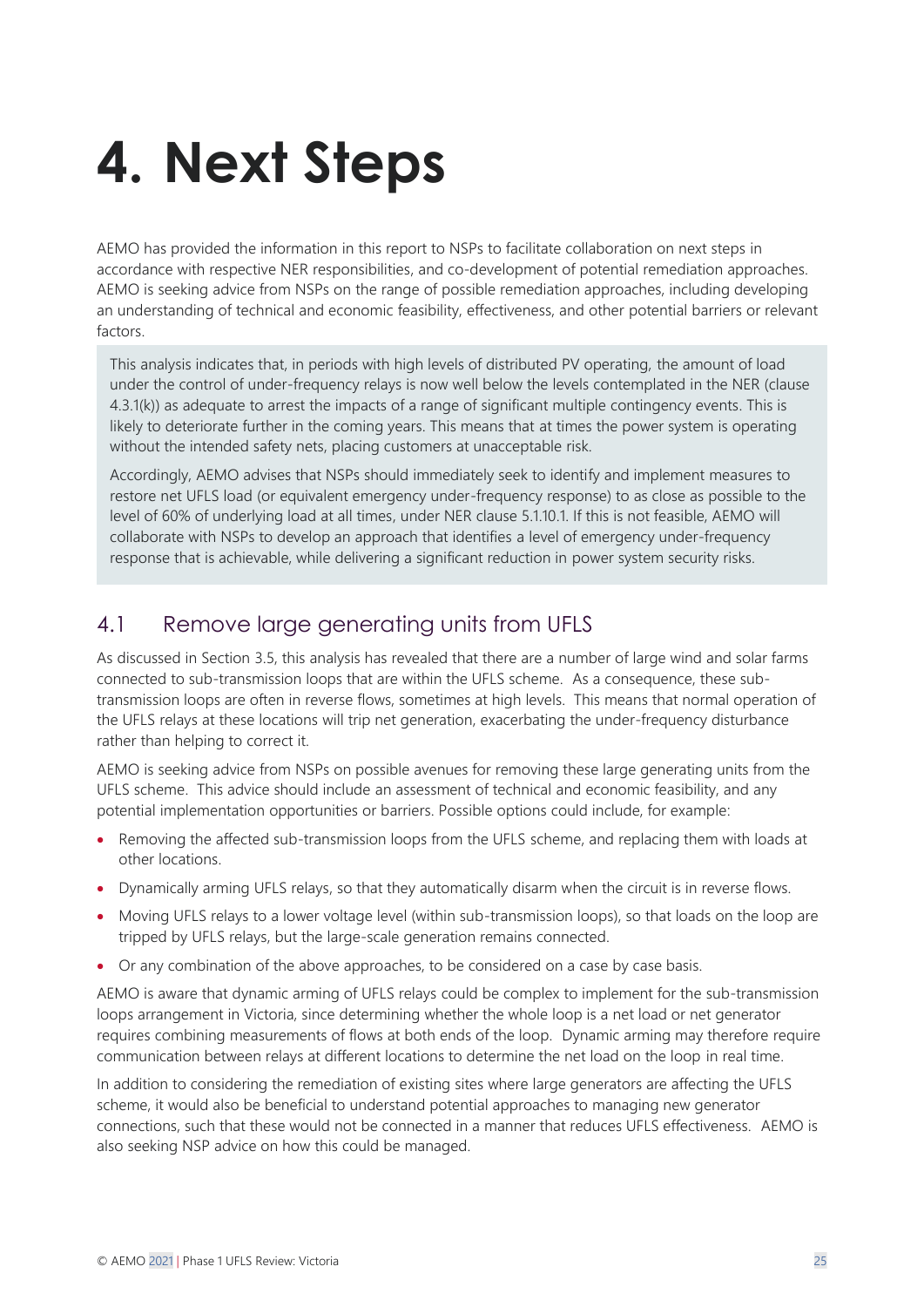## <span id="page-25-0"></span>4.2 Actively monitor UFLS load

As noted in Section [3.2,](#page-16-0) the amount of total load on the Victorian UFLS is reducing, and in the coming years will reduce to well below the indicative levels suggested by the NER (taken as a percentage of total underlying demand).

So that this can be actively monitored, it may be beneficial to establish a real-time SCADA feed of total net UFLS load in Victoria. This could facilitate monitoring of available UFLS load in real time by both AEMO and the NSPs, and could facilitate active management strategies in periods where net UFLS load is low. For example, a real-time SCADA feed of total UFLS load has been established in South Australia, and is now used as the basis for a constraint that limits flows on the Heywood Interconnector when total UFLS load is low. Similar approaches may become warranted in Victoria.

AEMO is seeking advice from NSPs on the options, technical and economic feasibility, and any barriers or opportunities for implementing real-time monitoring of the UFLS load in Victoria.

### <span id="page-25-1"></span>4.3 Address DPV impacts

As discussed in Section [3.5,](#page-22-0) there are now some sub-transmission loops in the UFLS that are demonstrating low levels of load and reverse flows at certain times related to high levels of DPV generation.

This suggests that it would be timely to start exploring options for addressing DPV impacts. Without ruling out other possibilities, options may include some combination of the following:

- Adding further customer load into the UFLS scheme.
- Establishing processes to periodically assess the incidence and level of reverse flows occurring at various UFLS circuits.
- Removing sub-transmission loops from the UFLS scheme if they are heavily affected by DPV and often demonstrating reverse flows, and replacing them with loads at other locations that are less affected by DPV.
- Implementing dynamic arming (disarming UFLS relays when circuits are in reverse flows) at UFLS circuits where reverse flows are occurring.
	- As part of this process, it may be useful to consider whether it would be beneficial to move UFLS relays to a lower voltage level, so that dynamic arming can be implemented in a more granular manner (tripping some circuits that remain net loads, while others are disarmed). This will need to be explored based on costs and benefits on a case-by-case basis at each UFLS circuit, and will only be suitable at sites where DPV installations are not uniform.
- Consider approaches to management of sub-transmission loops that may have minimal net load at times of high DPV generation, and possible approaches to limit unnecessary disconnection of customers where disconnection of the feeder does not provide much benefit to arrest a frequency decline.

In the longer term, as DPV levels continue to grow it may be necessary to explore highly granular approaches to load shedding that allow separation of customer loads and DPV at the individual site level. Some smart meter technology and other types of relays suitable for installation at individual customer sites may be suitable, but trials and careful scheme design will be required. In particular, voltage rise following disconnection of load (while distributed PV remains operating) may need careful consideration. These longer term options may have long lead times for implementation, and therefore need to be considered early.

It is noted that Market Customers who have expected peak demands in excess of 10MW must provide automatic interruptible load, in accordance with emergency frequency control scheme settings schedules. This applies to battery energy storage systems, when operating as a load. This may partially contribute to a feasible solution.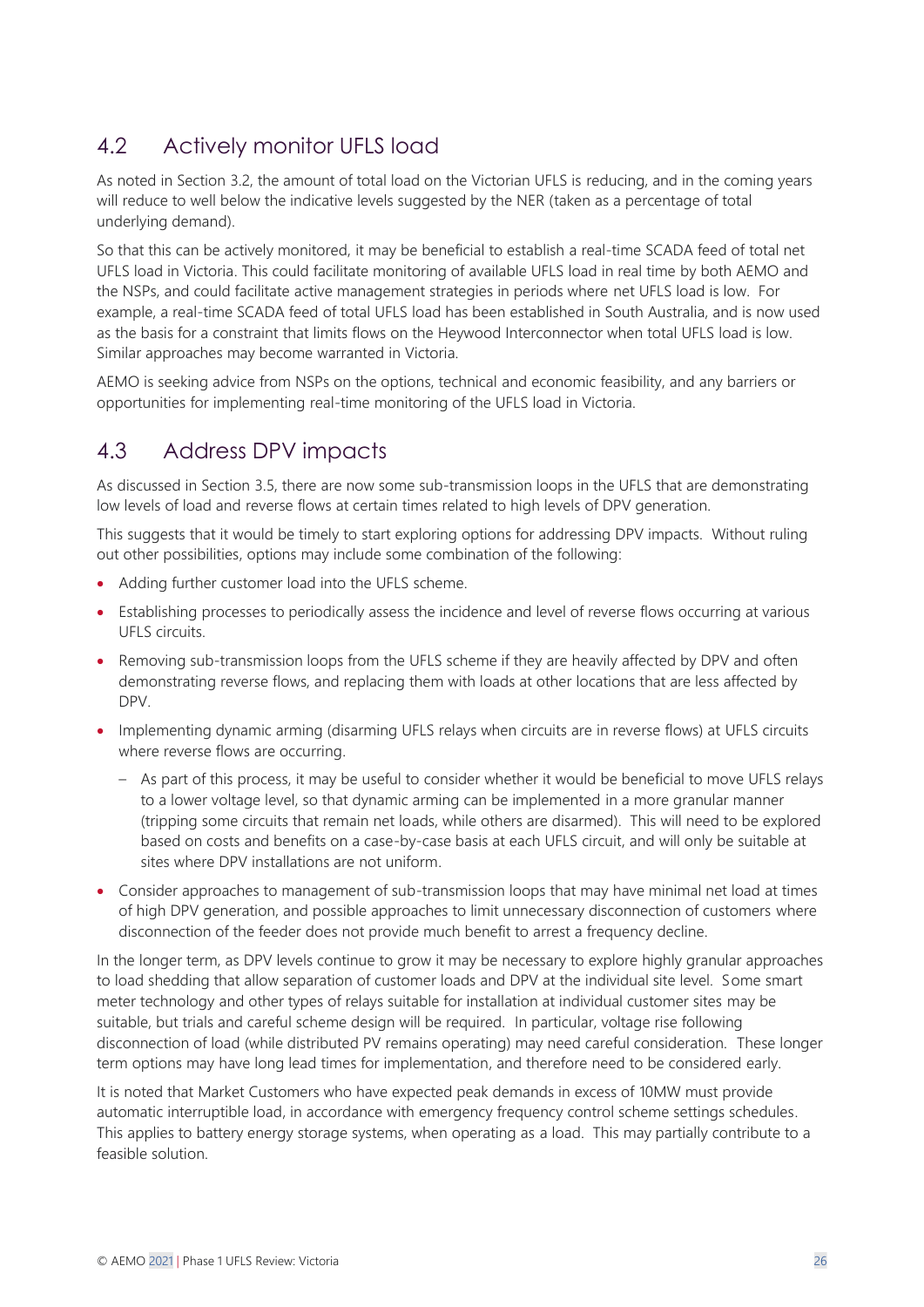AEMO requests that NSPs explore the available options for managing growing DPV levels and the impact on UFLS load, and provide advice to AEMO on options, and their technical and economic feasibility, any other relevant implementation barriers or opportunities.

### <span id="page-26-0"></span>4.4 Further work

AEMO will be undertaking further analysis as part of the next Phase of the UFLS review (Phase 2). This will involve frequency studies that explore the impacts on UFLS effectiveness. This review may reveal the need for further changes, possibly including changes to frequency settings and other management measures.